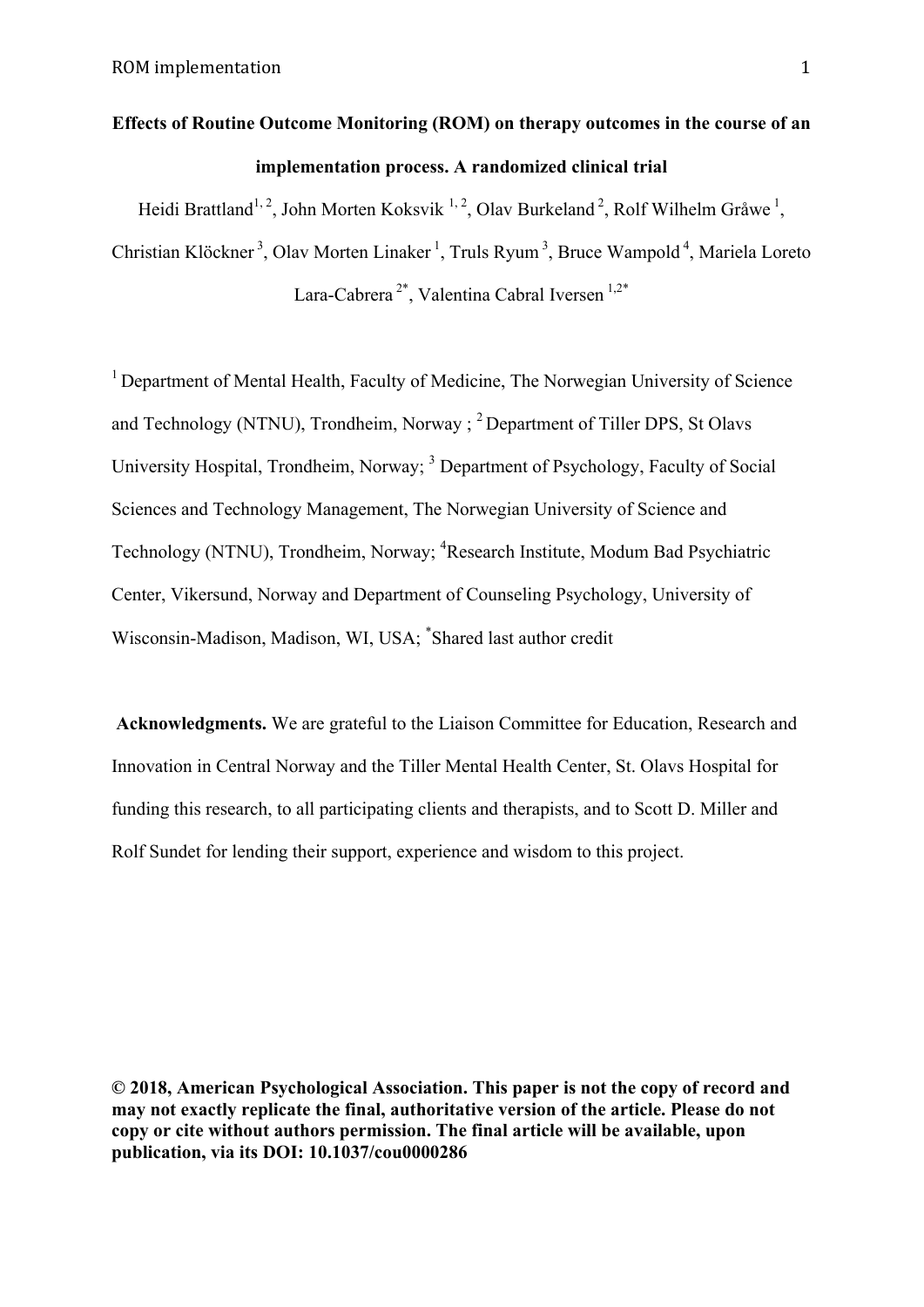*Objective:* This study investigated the effects of the Partners for Change Outcomes Management System (PCOMS) in adult out-patient treatment at a hospital-based mental health clinic. It also investigated whether the effects differed with the timing of the treatment within a four-year implementation period, with clients' initial distress levels, and between therapists. *Method:* Adult clients  $(N = 170)$  were randomized to treatment as usual (TAU) or Routine Outcome Monitoring (ROM). Twenty therapists provided therapy in both conditions. Therapy outcome was measured by the Behavior and Symptoms Identification Scale (BASIS-32). Data were analyzed in a series of multilevel models. *Results:* Clients in the ROM condition were 2.5 times more likely to demonstrate improvement than those in the TAU condition. Controlling for therapist variability, the overall effect size in favor of ROM was small  $(d = 0.26, p = 0.037)$ . The superiority for ROM over TAU increased significantly over the duration of the study. ROM effects were not moderated by clients' initial distress levels. Differences between therapists accounted for 9%–10% of the variability in outcomes, and there were no significant differences in ROM effects between therapists. *Conclusions:* ROM was associated with better treatment outcomes independent of clients' initial distress levels. Clients treated later in the study benefitted more from ROM than those treated earlier.

*What is the public health significance of this article?* This study demonstrated improved outcomes for adult outpatient treatment when clients' session-to-session treatment responses were tracked with short Routine Outcome Monitoring (ROM) questionnaires. The effect of ROM increased over the four-year trial period, suggesting that it may take time to implement an effective ROM program and that training and supervision of therapists should be sustained over time.

*Keywords:* Feedback, implementation, psychotherapy, Routine Outcome Monitoring, therapist effects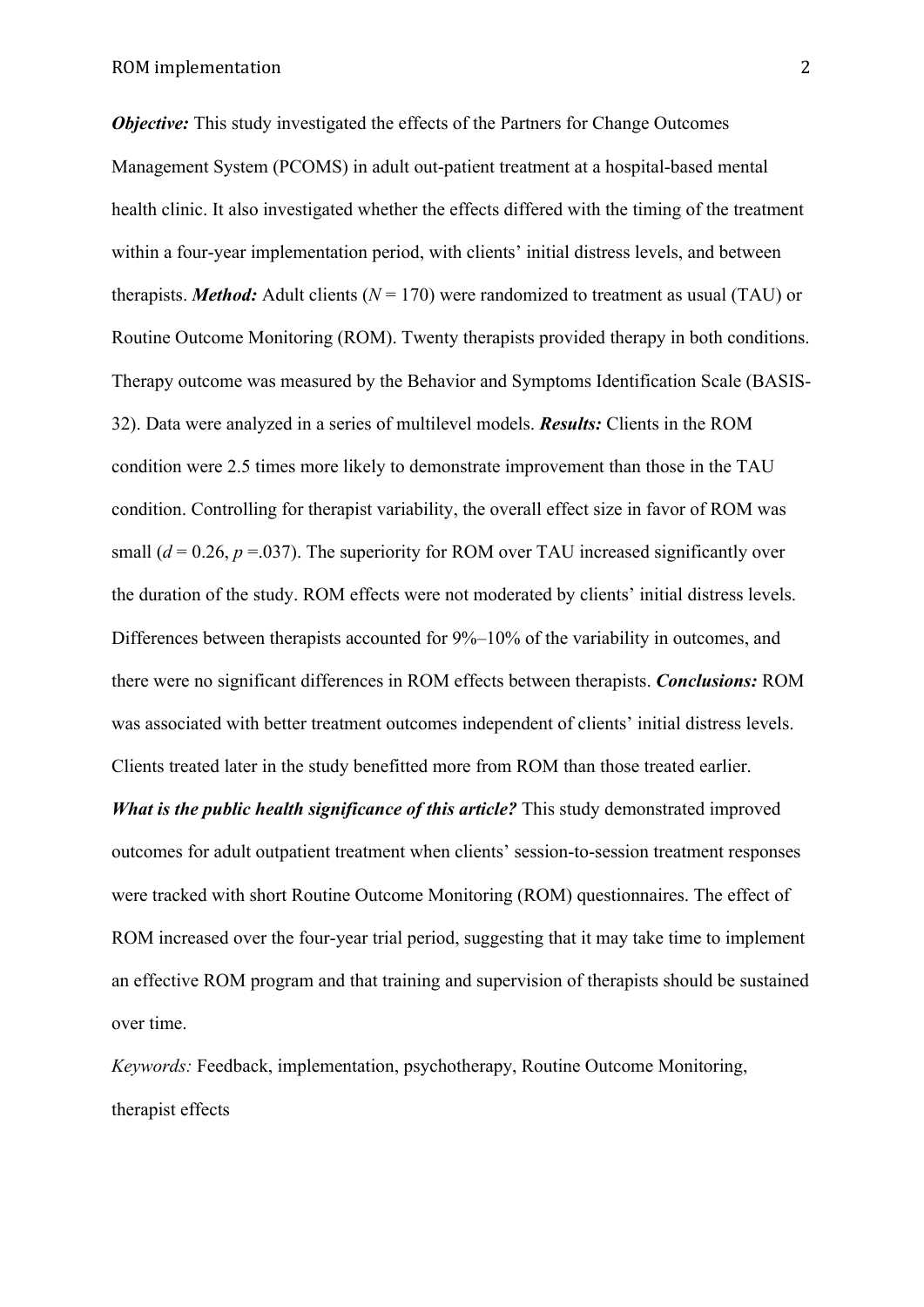Routine Outcome Monitoring,  $ROM<sup>1</sup>$  utilizes client self-report measures to monitor treatment responses throughout therapy and to alert therapists to problematic aspects of treatment as it evolves (Howard, Moras, Brill, Martinovich, & Lutz, 1996; Lambert, 2007; Wampold, 2015). Implementing ROM in mental health care could have a considerable impact on improving treatment results and preventing failures. Several meta-analyses (Knaup, Koesters, Schoefer, Becker, & Puschner, 2009; Lambert & Shimokawa, 2011; Shimokawa, Lambert, & Smart, 2010) support its use. However, the existing body of evidence was found insufficient in a recent Cochrane review (Kendrick et al., 2016) and research results have varied across treatment settings, therapists, and clients. The present randomized controlled trial (RCT) investigated the effects of a ROM system, the *Partners for Change Outcome Management System* (PCOMS; Duncan & Reese, 2015; Miller, Duncan, Sorrell, & Brown, 2005), on therapy outcomes over a four-year implementation period in a hospital-based mental health clinic.

To date, there are ten published randomized trials (RCTs) of PCOMS. Their results are mixed. Reese, Norsworthy, and Rowlands (2009) reported the highest effect sizes (ESs) for PCOMS  $(d = 0.54$  and 0.49) from individual therapy trials at a university counseling center and a graduate training clinic, respectively. Two couple therapy trials (Anker, Duncan, & Sparks, 2009; Reese, Toland, Slone, & Norsworthy, 2010) and a group therapy study at a university counseling center (Slone, Reese, Mathews-Duvall, & Kodet, 2015) also reported moderate ESs in favor of PCOMS. In a study of group substance abuse treatment for soldiers (Schuman, Slone, Reese, & Duncan, 2015) the ES in favor of PCOMS was lower  $(d = 0.28)$ . No significant effects were found in three RCTs, two of which (Rise, Eriksen, Grimstad, & Steinsbekk, 2016; van Oenen et al., 2016) investigated PCOMS in psychiatric individual treatment settings and the third (Davidsen et al., 2017), in group therapy for eating disorders.

 

<sup>1</sup> Other terms for ROM are client feedback systems, Patient-Reported Outcome Measures (PROMS), and Feedback-Informed Treatment (FIT).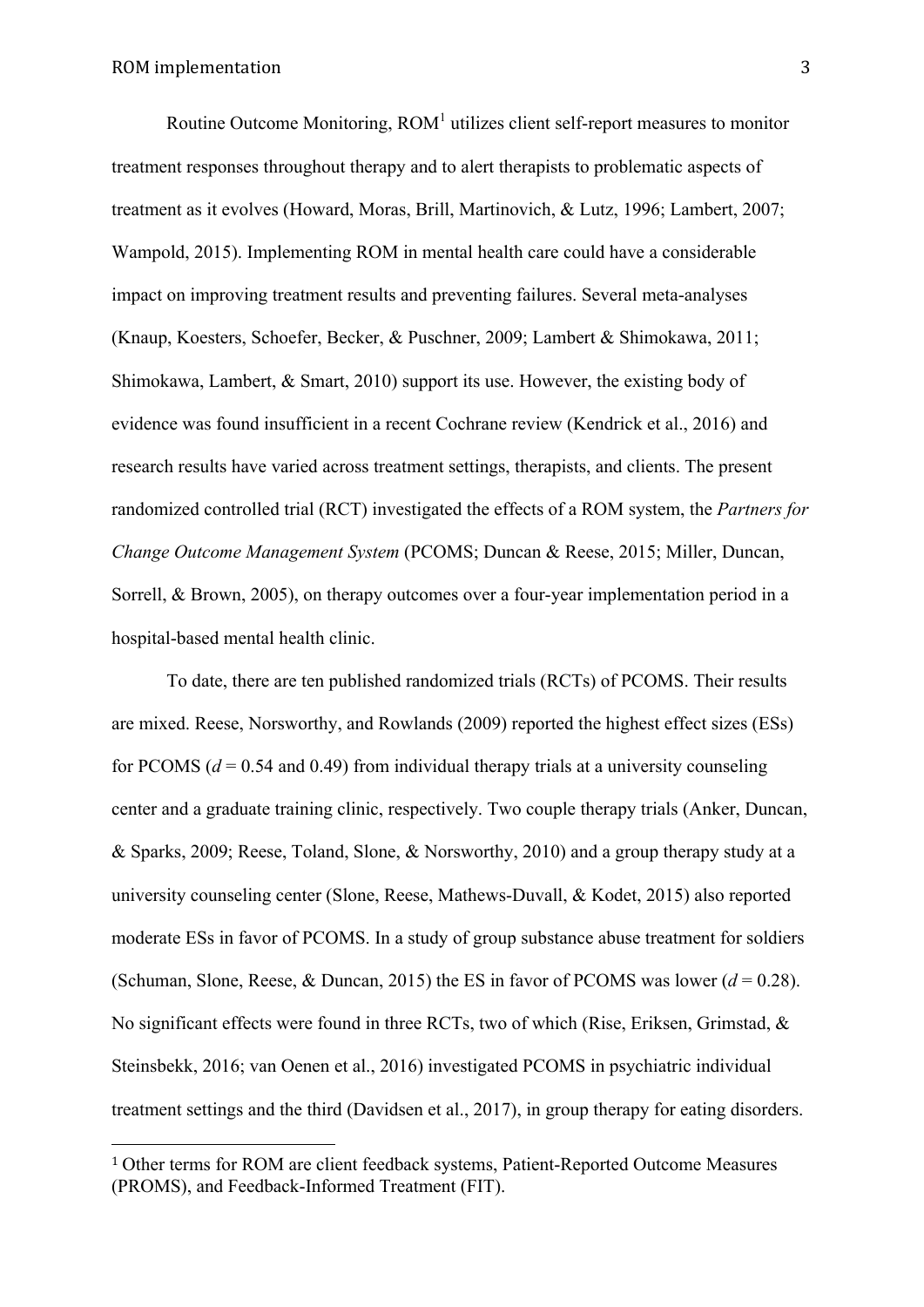Finally, in an individual treatment trial at a university counseling center (Murphy, Rashleigh, & Timulak, 2012), the effects of PCOMS depended on what problems the clients presented with: Those with anxiety benefitted from the intervention while those suffering from depression or problems with relationships did not. Similarly, a longitudinal trial with a nonequivalent control group design (Janse, De Jong, Van Dijk, Hutschemaekers, & Verbraak, 2017) found that PCOMS improved individual therapy outcomes for clients with mood disorders, but not for clients with anxiety, somatoform or adjustment disorders.

Understanding when ROM improves outcomes and when it does not is crucial for maximizing its benefits. Some of the variability between studies is likely due to the quality of implementation or the actual use of ROM. There is strong empirical support that the level of implementation influences outcomes of behavior interventions (Durlak & DuPre, 2008), and within ROM research and practice, clinical implementation is acknowledged as challenging, but of vital importance (Boswell, Kraus, Miller, & Lambert, 2015; Lutz et al., 2015; Miller, Hubble, Chow, & Seidel, 2015; Wampold, 2015; Wolpert, 2014).

One aspect of implementation is the fit between ROM and the structure in which the treatment occurs. For instance, Davidsen et al. (2017) observed that therapists in their study had limited flexibility to adjust treatment according to feedback due to the standardized group-format treatment they delivered, which may explain why PCOMS did not improve outcomes in this trial. Likewise, Krägeloh, Czuba, Billington, Kersten, and Siegert (2015) reviewed 27 ROM studies and found that effects were higher when therapists had opportunities to discuss ROM feedback with their clients and allow it to inform the treatment. As noted by de Jong (2016) however, not all therapists use the feedback they receive (e.g. de Jong, van Sluis, Nugter, Heiser, & Spinhoven, 2012; Simon, Lambert, Harris, Busath, & Vazquez, 2012), which suggests that implementation efforts should also target therapists' attitudes, motivation and skills, e.g. through training and supervision. Notably, in only three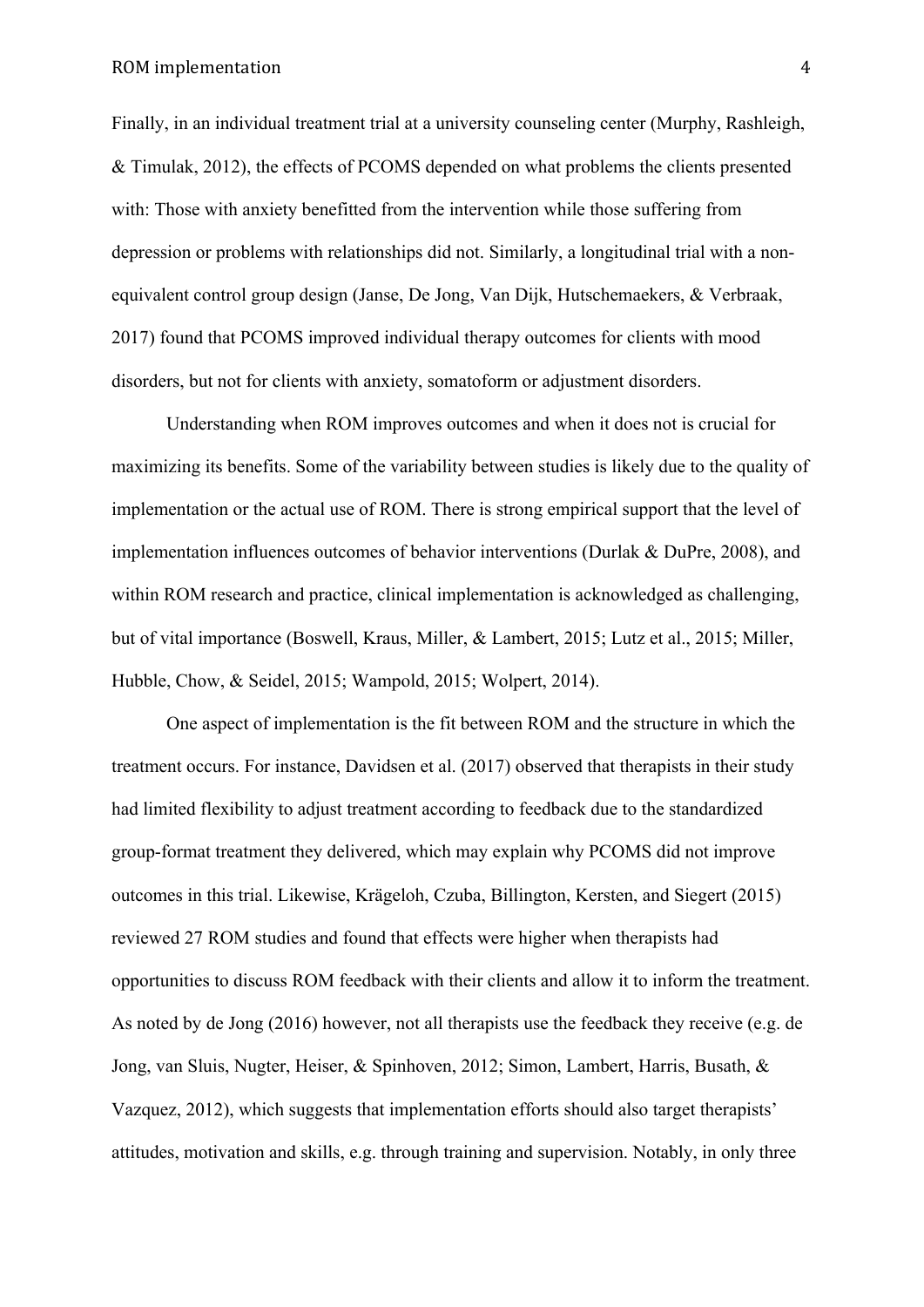PCOMS studies (Anker et al., 2009; Janse et al., 2017; van Oenen et al., 2016) were therapists trained or supervised with some regularity. In the remaining studies, therapists were offered only pre-trial training sessions with no follow-up throughout the trials. Clinical experience suggests that this may be insufficient to achieve the full effects of the intervention; the effective and sustainable use of ROM may require systematic efforts over extended periods of time, often several years (Boswell et al., 2015; Fixsen, Blase, Naoom, & Wallace, 2009; Mellor-Clark, Cross, Macdonald, & Skjulsvik, 2016; Miller et al., 2015).

If the level of implementation influences therapy outcomes and successful implementation takes time and effort to accomplish, we would expect the effects of ROM to increase throughout a period of systematic ROM implementation. Consistent with this, treatment effects were shown to increase in two uncontrolled case studies of clinics where therapists were regularly trained and supervised in the use of ROM (Goldberg, Babins-Wagner, et al., 2016; Miller, Duncan, Brown, Sorrell, & Chalk, 2006). In contrast, therapists' outcomes diminished slightly over time in a longitudinal study where no such continued implementation efforts were performed (Goldberg, Rousmaniere, et al., 2016). To our knowledge, only one controlled trial (Davidsen et al., 2017) has investigated whether the effects of the PCOMS were the same throughout the study period. In this trial, no systematic implementation efforts over time were described, and the results did not differ in the first and second phases of the trial.

Another possibility is that ROM influences outcomes differentially according to some characteristics of clients and/or therapists. As detailed above, two PCOMS trials found differential effects according clients' presenting problems. Furthermore, only the three studies that reported null findings were conducted in psychiatric settings. Consistent with this, Davidson, Perry, and Bell (2015) reviewed 10 studies and observed that ROM effects were lesser in those conducted in severely impaired populations. Regarding therapist effects,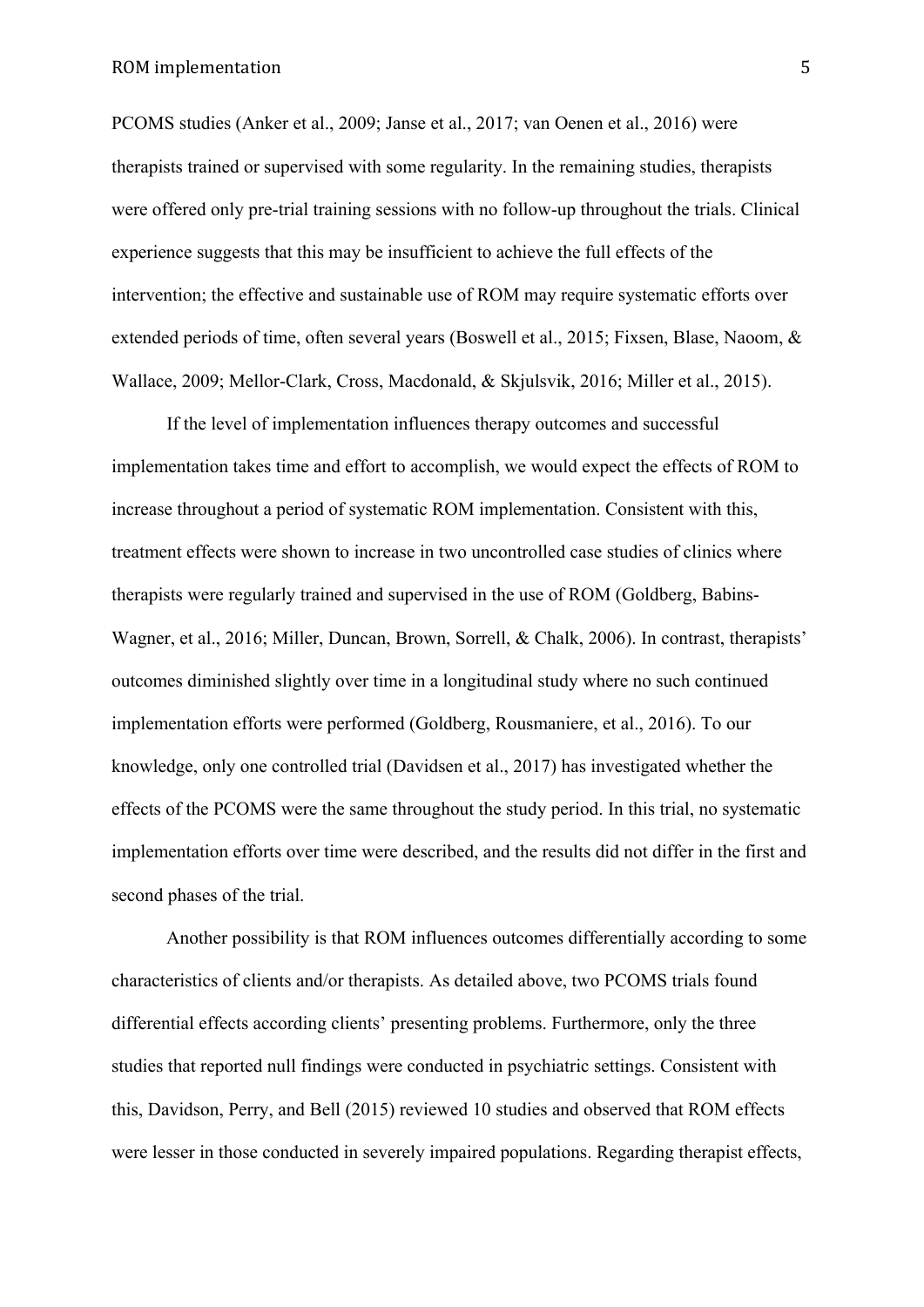several studies (e.g. Anker et al., 2009; de Jong et al., 2012; Lutz et al., 2015; Simon et al., 2012) have documented that some therapists benefit more than others from working with ROM.

The variability in ROM effects between studies may also be related to how treatment outcomes were assessed. In all of the studies that reported superior treatment effects with PCOMS, outcomes were assessed with PCOMS' progress measure, the Outcome Rating Scale (ORS; Miller, Duncan, Brown, Sparks, & Claud, 2003). In contrast, three studies (Rise et al., 2016; van Oenen et al., 2016; Davidsen et al., 2017) utilized independent outcome measures and found no differences between conditions. Using a ROM progress measure to assess the effects of that same intervention is not uncommon, but somewhat problematic, for several reasons. A bias is introduced if clients in the experimental condition complete the measure in every session and consequently, become more familiar with it than clients in the control condition. The external and internal validity of the findings may be questioned; what exactly is the change that is being measured, and how reliably is it measured? The ORS is an ultra-brief, general, four-item wellbeing scale developed for use as a clinical tool rather than as a research instrument, and more comprehensive measures typically have better psychometric properties (Miller et al., 2003). Clearly, more ROM studies that utilize independent measures are warranted.

The present RCT examined the effects of the ROM intervention PCOMS on therapy outcomes as assessed with an independent measure of symptoms and functioning. The trial took place at a hospital-based mental health clinic in the course of a four-year implementation period, during which time the therapists were regularly trained and supervised in the use of PCOMS. The main hypothesis was that clients receiving treatment with ROM would have better treatment outcomes than clients receiving treatment without ROM. We also hypothesized that implementation time (i.e., the timing of the treatment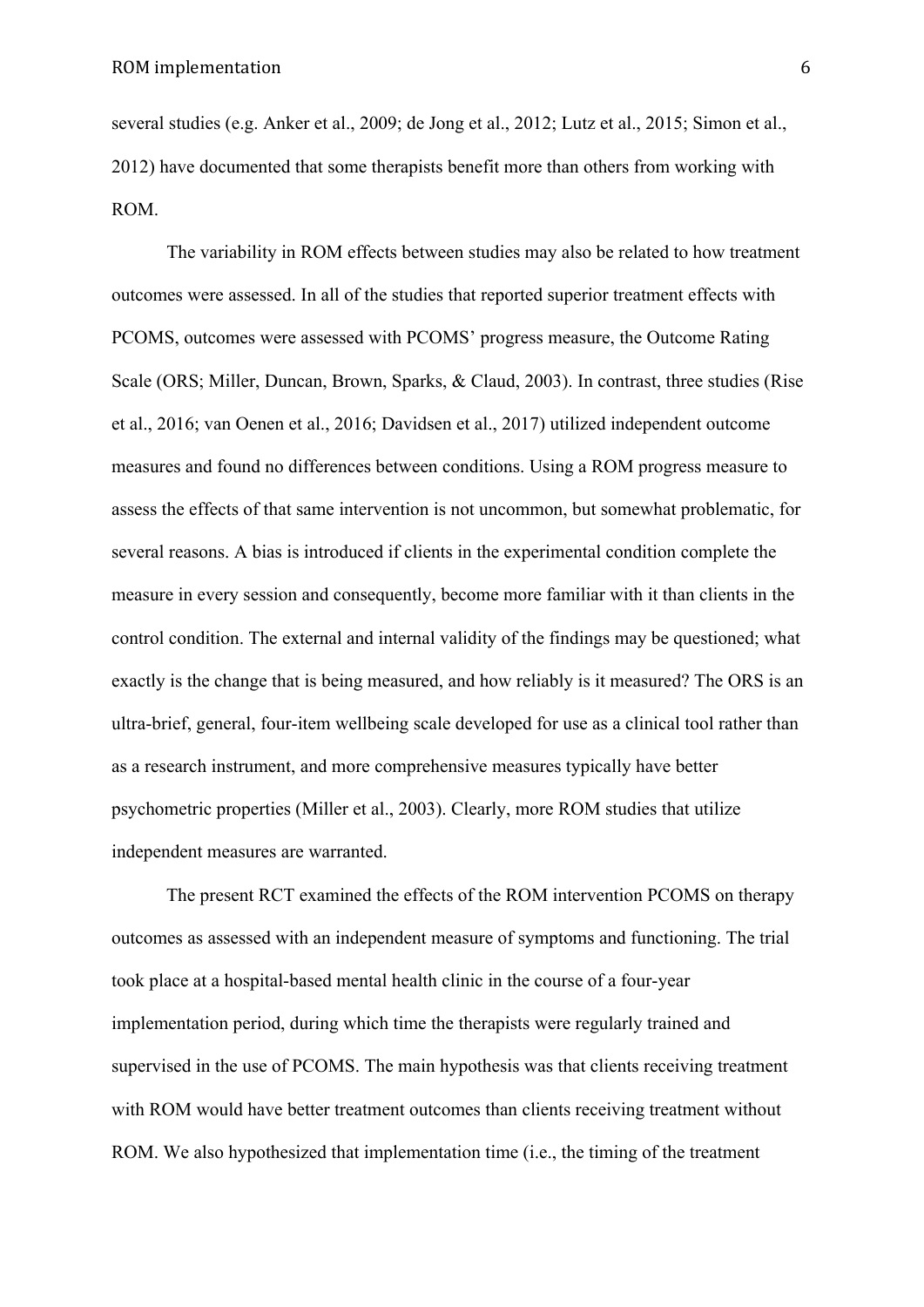within the implementation period) would be positively associated with treatment outcome for ROM cases, that initial severity would be negatively associated with the effect of ROM, and that therapists would differ in terms of the effect of ROM on their clients.

#### **Methods**

# **Design and Randomization**

In a naturalistic randomized clinical superiority trial, waitlist psychotherapy clients were randomly assigned to one of two conditions: 'Routine Outcomes Monitoring (ROM)' or 'Treatment As Usual (TAU)'. Randomization was performed by the first or second author using a web-based randomization program for medical research (www.webcrf.medisin.ntnu.no) and a 1:1 allocation ratio. The randomization took place at a different location than that in which the participants received treatment. It was not practically feasible to blind researchers, participants, or therapists to the results of randomization.

# **Study Setting**

The trial was conducted in a general psychiatric outpatient department at a Norwegian hospital-based mental health clinic. The clinic is part of the public Norwegian specialist mental health care system and serves a population of adult clients (age 18 years or older) who suffer from mental health problems of all diagnostic categories. Clients are referred by general practitioners or by other specialist mental health care facilities.

# **Participants**

**Clients.** The sample consisted of 161 clients who were accepted for treatment at this clinic. Clients were excluded from participation only if unable to complete questionnaires due to illiteracy, very low cognitive functioning, or poor understanding of the Norwegian language. Table 1 shows the demographic information and psychiatric diagnoses of the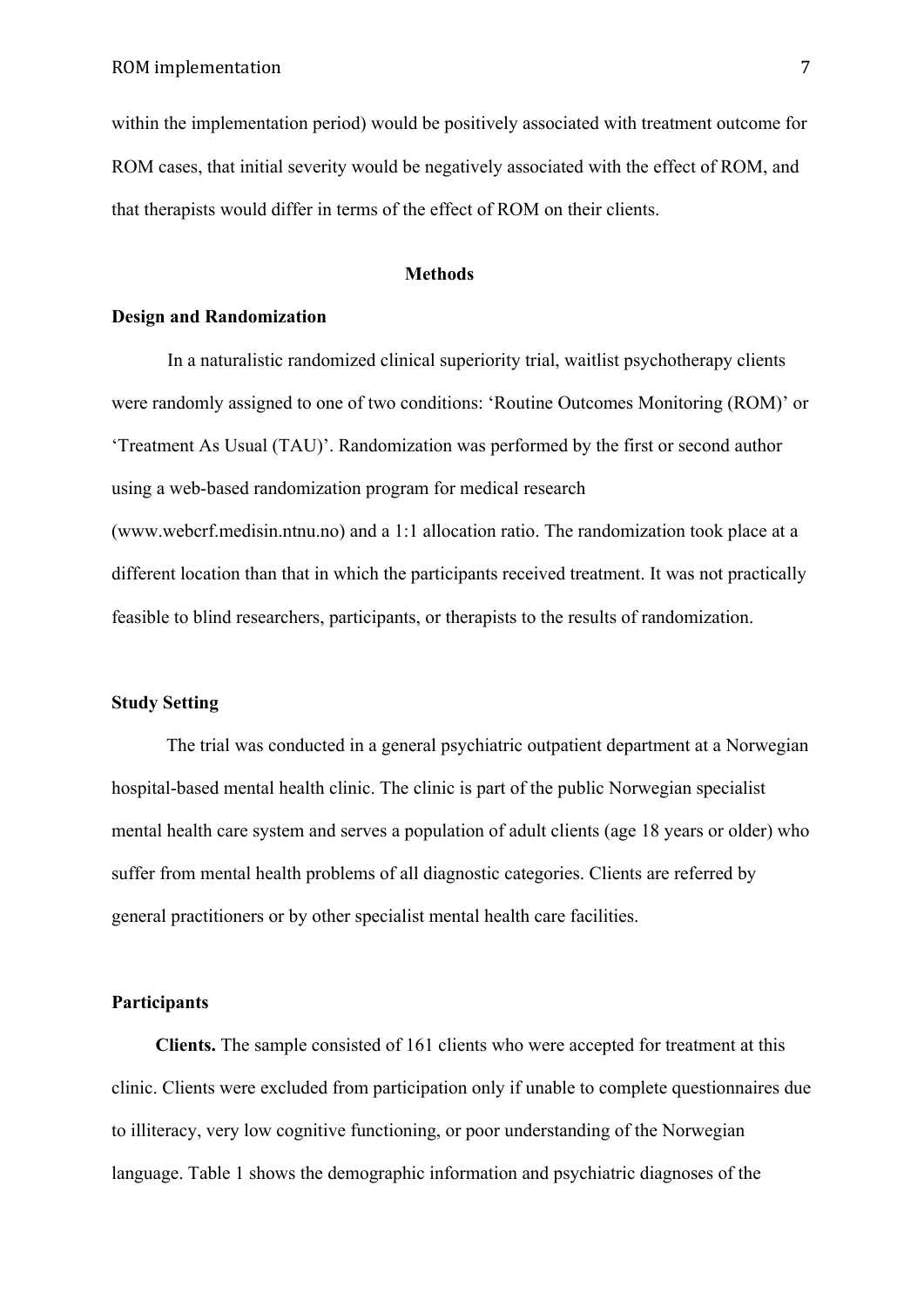participants. The majority of the participants were female, and the mean age was 34 years. Half of the sample did not work due to unemployment, retirement, or being on sick leave. Close to half of the participants were single. The most frequent therapist-assessed diagnoses according to the International Statistical Classification of Diseases and Health Related Problems (ICD-10; World Health Organization, 1992) were affective and anxiety disorders, followed by hyperkinetic disorders (ADHD) and other disorders.

**Therapists.** All of the therapists on the treatment team were required to treat the participants in this study. A total of 20 therapists (16 women and four men) participated in the study, each treating  $1-19$  clients (*mean* = 7.6, *SD* = 5.6). Of these, 11 were clinical psychologists, six were psychiatrists, and three were other mental health care professionals. Three therapists had less than 5 years of mental health work experience, two therapists had 5–9 years of experience, seven therapists had 10–15 years of experience, and eight therapists had more than 15 years of experience. On a 7-point Likert scale (1 = *very little* to 7 = *very much*), the therapists reported being most influenced by psychodynamic therapy models (*median* = 6, *range* = 2–7), followed by humanistic/existential (*median* = 5, *range* = 1–6) and cognitive (*median* = 4, *range* = 2–7) models. Due to staff turnover in the study period, their experience working with PCOMS ranged from 1 month to 5 years at the end of the inclusion period. Seven therapists worked at the clinic throughout the trial period. These treated 93 clients (57.8%) from the total sample, of which 66 (62.3%) were included in the analyses (see participant flow and Figure 1 below).

#### **Conditions**

**Treatment as usual (TAU) condition.** Participants in the control condition were given non-manualized outpatient individual psychotherapy. Following an initial assessment phase, therapists and clients determined the treatment focus, approach, and interventions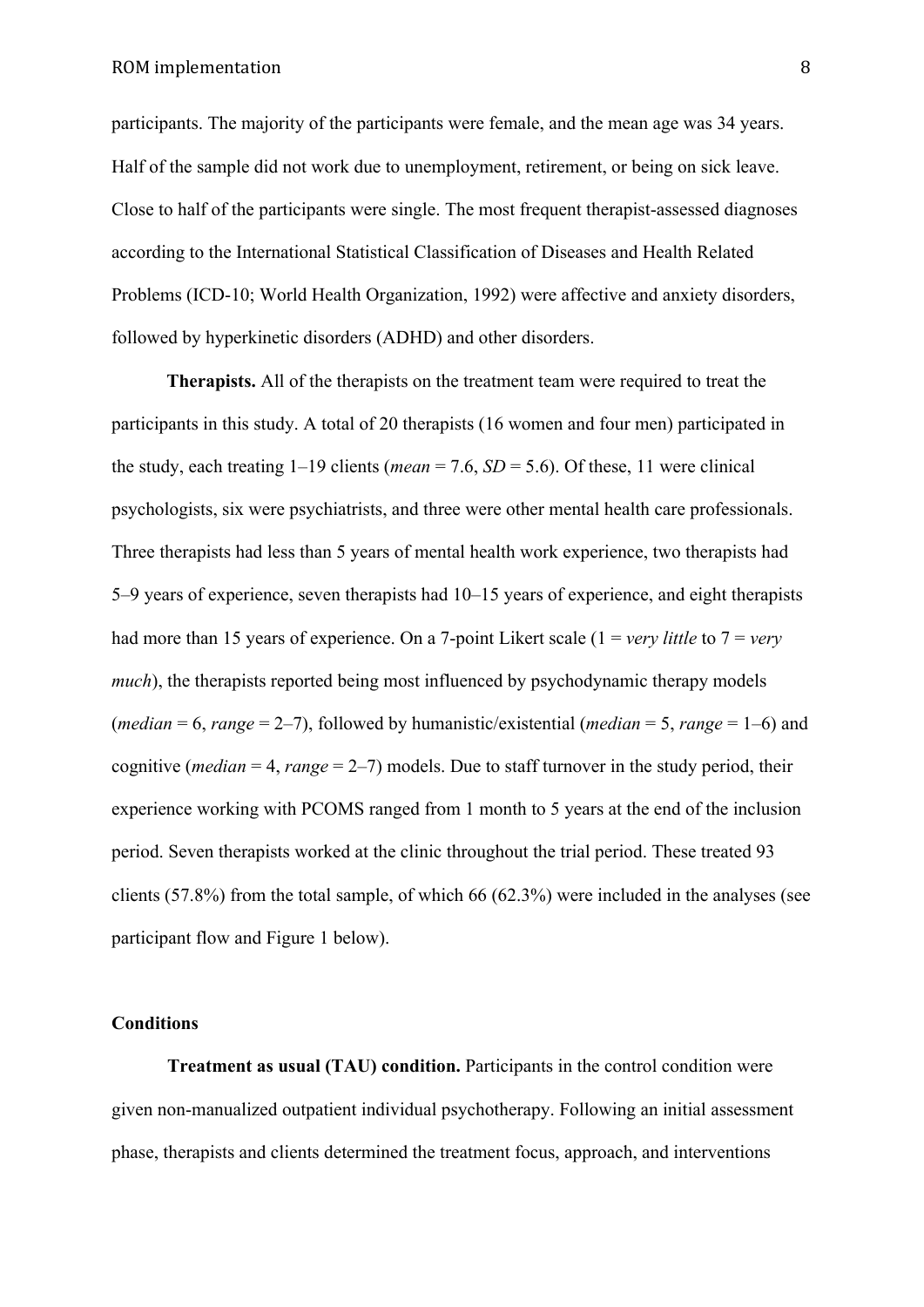# ROM implementation 9

together. All cases were presented and discussed in interdisciplinary teams during the treatment process. Clients met with their therapist weekly or bi-weekly. The mean number of treatment sessions in the TAU condition was  $13.01$  (*SD* = 10.92, median = 10, range = 1–54).

**Routine Outcomes Monitoring (ROM) condition**. Participants in the experimental condition were given the same standard outpatient individual psychotherapy as TAU clients; the only difference was the addition of the PCOMS measures for ROM participants. ROM clients attended a mean of 12.04 sessions  $(SD = 9.35, \text{ median} = 9, \text{range} = 1-45)$ .

In accordance with The International Center for Clinical Excellence (ICCE) Manuals on Feedback-Informed Treatment (Bertolino & Miller, 2012), therapists administered the Outcome Rating Scale (ORS; Miller et al., 2003) and the Session Rating Scale (SRS; Duncan et al., 2003) during the first and last few minutes of every therapy session. The ORS is a fouritem measure of wellbeing in different areas, namely symptoms, relational functioning, social role functioning, and global functioning. Similarly, the SRS measures the therapeutic alliance in four items: Therapeutic relationship, goals and topics, approach or method, and overall experience of the alliance. Both measures are scored on visual analogue scales; clients place marks on 10-cm lines that range from poor to good. Numerical values are found by measuring the position of each mark in cm and adding them up, resulting in item scores that range from 0 (minimum wellbeing/experienced the alliance as very poor at today's session) to 10 (maximum wellbeing/experienced the alliance as very good at today's session) and total scores ranging from 0 to 40.

A web-based scoring program (www.fit-outcomes.com) was used to administer the intervention. Participants scored the questionnaires on computer tablets, and their treatment responses from session to session were displayed as graphs and compared to their scores from previous sessions as well as their expected trajectories of change. These were calculated from first-session ORS scores using algorithms provided by Miller and Duncan (2004), and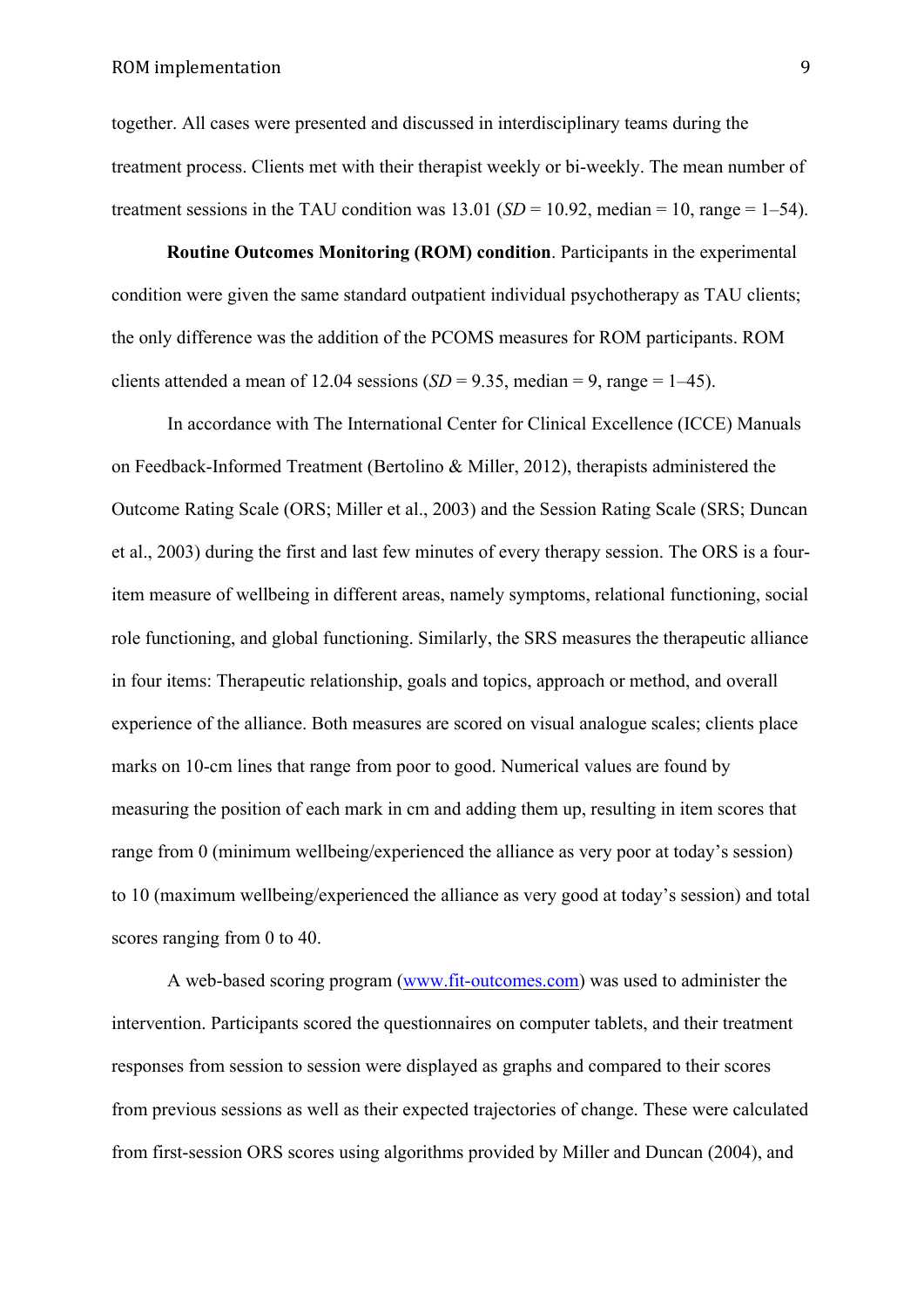displayed in the graph together with the clients' actual scores, making deviations immediately visible. When the ORS scores fell below the expected treatment trajectory or when SRS scores fell below the clinical cutoff or dropped by 1 point, warnings were given in the form of yellow or red signs on the screen, depending on how much the actual score diverged from the expected score.

Therapists were trained to share and discuss information gained through the ORS and the SRS with the client. If problems in a client's response to therapy were indicated, therapists were instructed to engage the client in a dialogue about how therapy could be improved, and to adjust the treatment accordingly.

**Clinical implementation, training, and supervision.** The process of implementing ROM began about six months prior to the onset of the trial, with one of the developers of the PCOMS, Scott D. Miller, giving a one-day training workshop at the clinic. Each therapist was given a copy of the PCOMS manuals (Bertolino & Miller, 2012). One-day training and group supervision workshops were organized twice each year, and training and supervision sessions were conducted once each month throughout study period. During the training events, the therapists were taught how to introduce, administer, interpret, and integrate PCOMS into therapy. In supervision, client cases were discussed. Participation was obligatory for all therapists, but no attendance records were kept. The principal investigators were responsible for much of the training and supervision, and other experienced supervisors and trainers contributed at intervals throughout the implementation process.

**Fidelity.** To assess whether the PCOMS measures were administered or withheld according to protocol for the two conditions, therapists rated, at each client's treatment termination, how frequently the ORS and the SRS had been administered in that therapy (rated as: 1 = *every session;* 2 =*some sessions*; 3 = *never*). Data was available for 118 cases. In the TAU condition, the PCOMS measures were reported as *never* administered to 59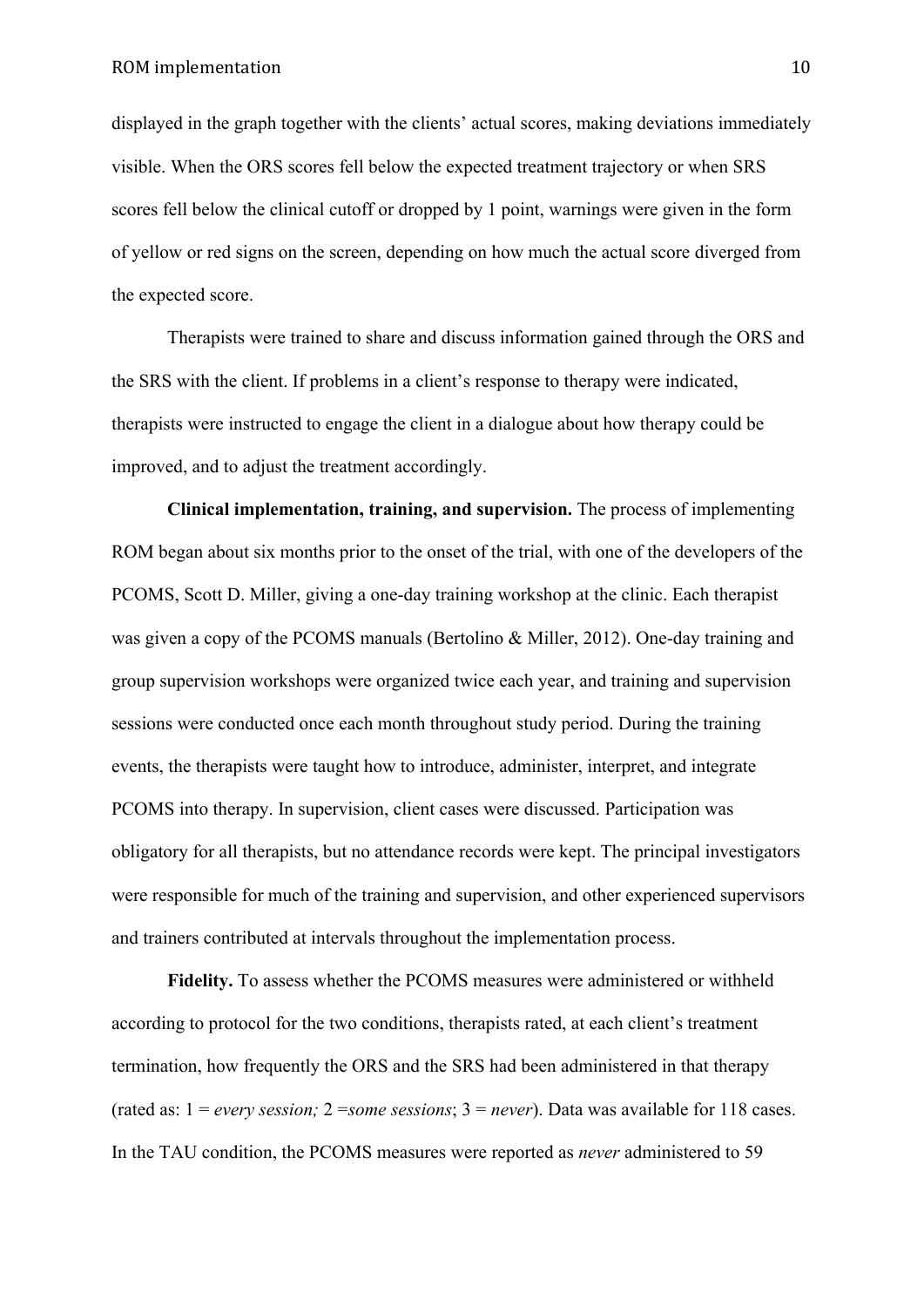clients and *every session* to one client. In the ROM condition, the measured were reportedly administered *every session* to 51 clients, *some sessions* to three clients, and *never* to five clients. Three of the latter cases had missing posttreatment data and were not included in the analyses. These data indicate that the therapists administered the PCOMS measures as intended for all cases but six, three of which were included in the analyses.

## **Measures**

**Impairment.** The primary outcome was posttreatment level of symptoms and psychosocial functioning, measured at baseline and posttreatment with the Behavior And Symptoms Identification Scale (BASIS-32; Eisen, Wilcox, Leff, Schaefer, & Culhane, 1999). BASIS-32 is a 32-item self-report measure of a broad range of symptoms and problems. Items are rated on a 5-point Likert scale (0 = *no difficulty;* 4 = *extreme difficulty*), generating five subscale scores (relation to self/others, daily living/role functioning, depression/anxiety, impulsive/addictive behavior, and psychosis) and an overall mean score, which was utilized for this study. The internal consistency was high, with a Cronbach's alpha of .94 for the pretreatment scores, similar to an earlier report (Eisen et al., 1999). The BASIS-32 was found previously to be sensitive to change and moderately correlated with other measures of symptoms and function (Eisen et al., 1999). Several validation studies (Doerfler, Addis, & Moran, 2002; Hoffmann, Capelli, & Mastrianni, 1997; Jerrell, 2005; Klinkenberg, Cho, & Vieweg, 1998; Russo et al., 1997) have replicated the sound psychometric properties of the BASIS-32.

To help compare our results to those of previous PCOMS studies, we also assessed therapy outcomes with the Outcome Rating Scale (ORS). A pen-and-paper version of the measure was administered to clients in both conditions at baseline and posttreatment (i.e., data were not extracted from the web-based PCOMS database that was used in the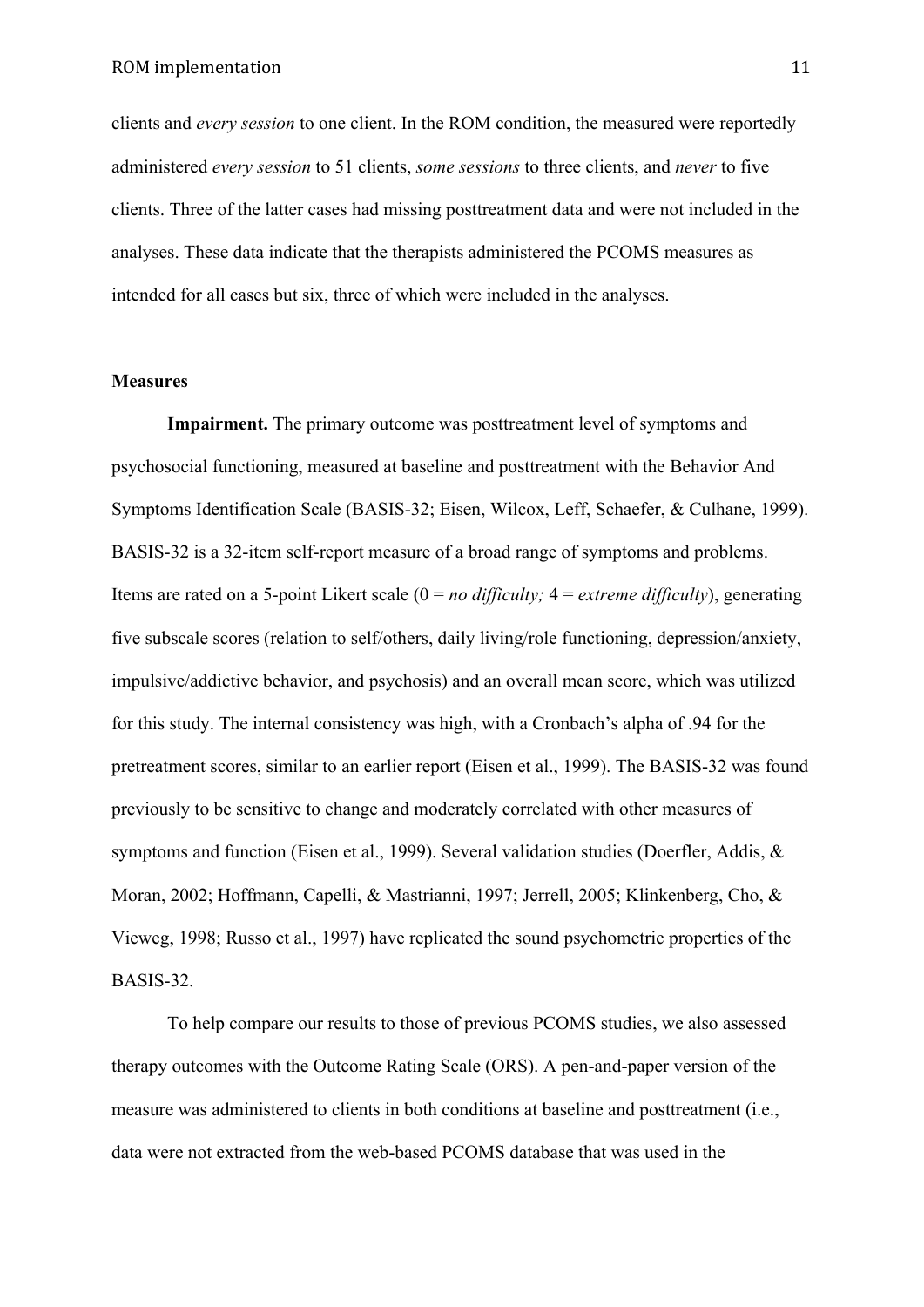intervention group). The Conditions section (above) describes the item content and scoring of the ORS. Validation studies (Bringhurst & Miller, 2006; Campbell & Hemsley, 2009; Miller & Duncan, 2004) have reported high internal consistency and sensitivity to change in clinical samples, and moderately high concurrent validity with longer measures. In the present trial, the Cronbach's alpha at baseline was .86, and the baseline correlation between the ORS and BASIS-32 was .67. Using the method described by Jacobson and Truax (1991) for determining the clinical significance of change, Miller et al. (2003) established the clinical cutoff separating clinical and non-clinical populations at 25 points. The reliable change index (RCI; the magnitude of change likely to exceed measurement error) was determined to be 5 points (Miller & Duncan, 2004).

**The timing of treatment within the implementation period.** To investigate whether the effects of ROM on outcomes changed or remained stable over the duration of the trial, we registered for each case the number of months from the beginning of the trial to when the case was initiated, resulting in scores that ranged from 0 (started treatment in November 2012) to 38 (started treatment in January 2016). Figure 1 shows the number of clients who initiated treatment each month of the trial.

## **Recruitment and Procedure**

Inclusion to this trial was performed on a weekly basis. The clinic's intake team, which consisted of health personnel that were not part of the research team, assessed individuals referred for treatment for suitability for treatment and eligibility to participate in this trial. The assessments were based on referral letters, which typically contained a brief description of the presenting problem and relevant medical or psychiatric history. Individuals were considered non-eligible for treatment at the clinic if treatment elsewhere, such as lower level treatment facilities, inpatient or group treatment, was judged to be more suitable. Clients who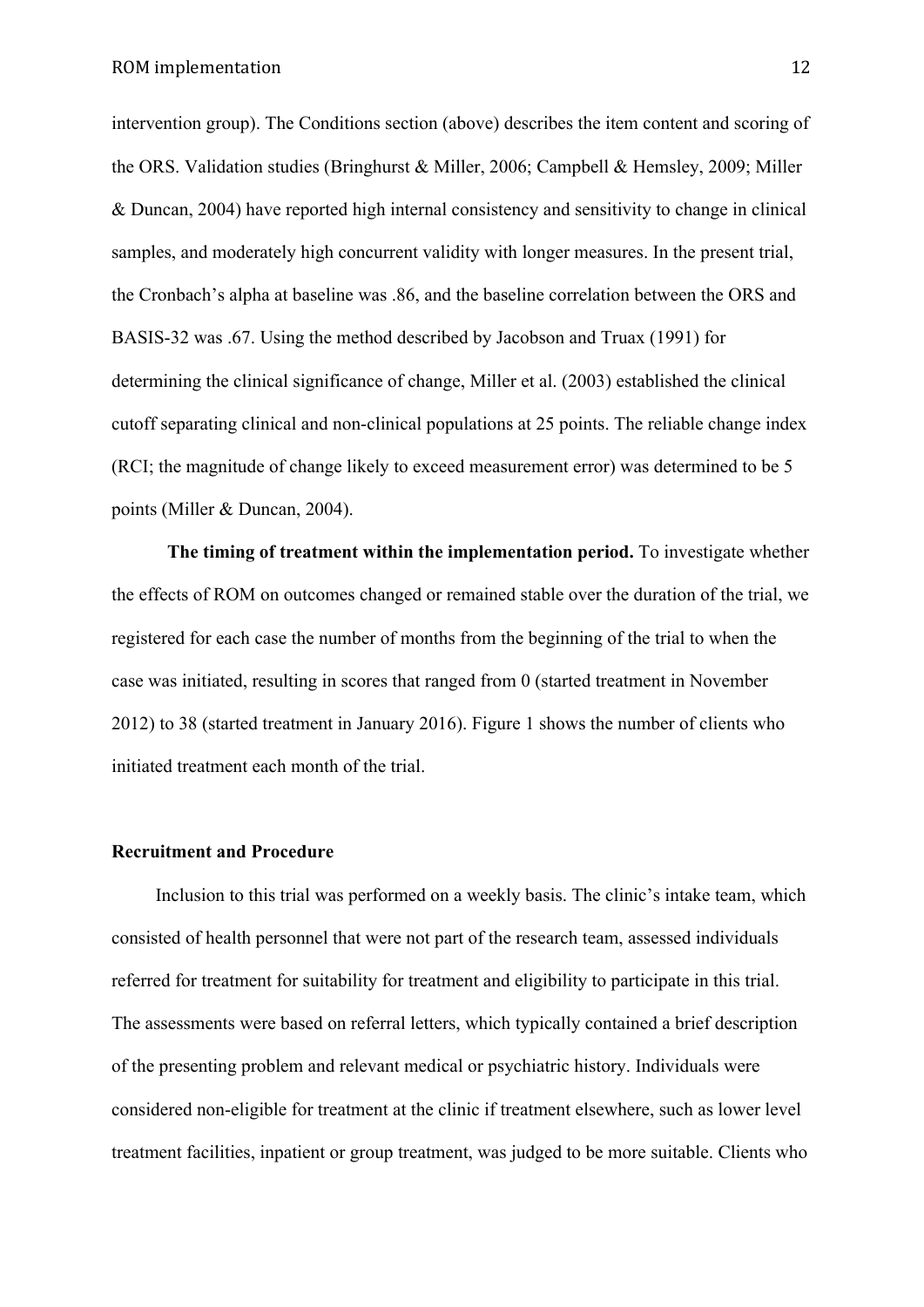# ROM implementation 13

were accepted for treatment but excluded from the trial were offered standard outpatient treatment.

Clients were assigned to therapists prior to inclusion in the trial and based on each therapist's current work load, level of experience, and the nature of the client's problems, with more challenging cases being assigned to more experienced therapists. The therapists treated clients in both conditions and the cases were allocated to therapists prior to randomization, minimizing differences between conditions related to therapist experience, competence, treatment models, and case mix.

Individuals deemed eligible for participation were invited to participate via mail and telephone. Prior to their first treatment session, prospective participants met in person with one of the principal investigators to give informed consent, complete baseline measures, and undergo randomization. Shortly thereafter, participants entered treatment.

As is standard routine at the clinic, clients were diagnosed by their therapists during the first few treatment sessions using the M.I.N.I. International Neuropsychiatric Interview (v. 5.0). The diagnoses served clinical purposes only; this trial did not assess the reliability of the diagnostic procedure. All outcome measures were pen-and-paper self-report questionnaires. Baseline measures were completed prior to randomization, and posttreatment measures were mailed to the participants upon treatment termination.

Participant flow. As depicted in Figure 2, the clinic received 1 655 referrals in the trial period. In addition to those who were not considered eligible for treatment at the clinic and thus, participation in the trial, an unknown number of individuals were not invited to participate due to clerical errors (for example, in periods of the trial the intake team forgot to assess all referrals for eligibility). A total of 659 clients (40.0% of all referrals) received invitations to participate. Recruiting ended when 170 individuals (25.9% of those invited to participate) had agreed to participate and been randomized. Nine participants (5.3%) received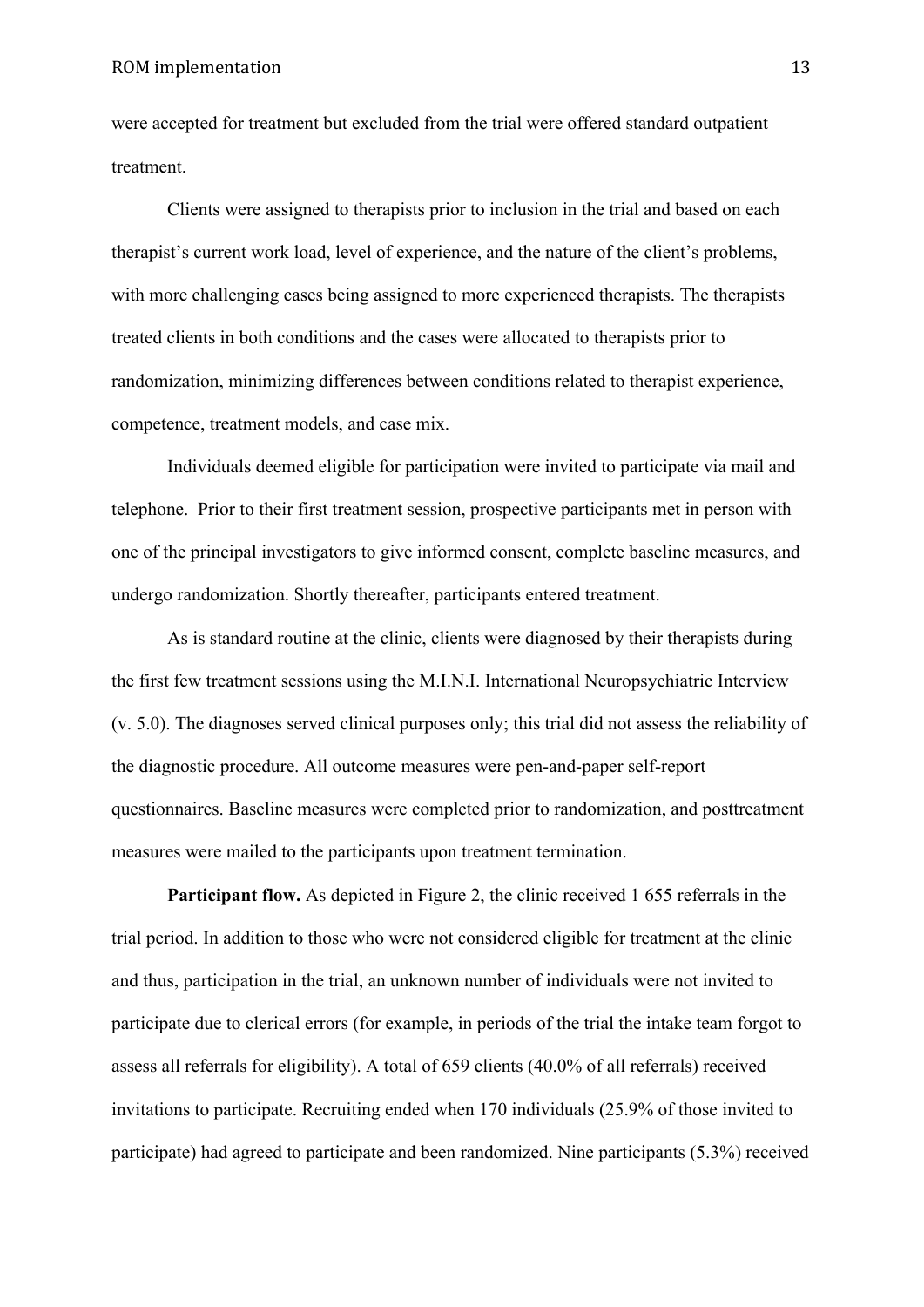no therapy sessions and were discharged without treatment, leaving 161 participants in the final sample. Of these, one participant (0.6% of final sample) had missing baseline measures and 47 (29.2%) had missing posttreatment measures; thus, 113 cases (70.2%) were included in the descriptive outcomes analysis. In addition, seven participants (4.3%) changed therapists during treatment due to staff turnover and consequently, had missing data at level 2, leaving 106 cases (66.5%) for the multilevel analyses.

The first participant started treatment in November 2012 and the last one in January 2016. Data collection for this study was completed in February 2017, resulting in a trial period of about four years.

The study protocol was approved by the Regional Committee for Research Ethics (Case number 2011/1711), and the trial was registered on Clinical Trials (clinicaltrials.gov; identifier: NCT01796223).

# **Data Analysis**

**Descriptive therapy outcomes**. Cohen's *d* effect sizes for pre-post change in the ROM v. TAU condition were calculated<sup>2</sup> based on scores on the primary outcome measure BASIS-32. To our knowledge, there is no established clinical cutoff or reliable change index (Jacobson & Truax, 1991) for assessing the clinical significance of change on this measure. The clinical cutoff could not be determined due to a lack of norm data, but like Jerrell (2005) and Eisen, Ranganathan, Seal, and Spiro III (2007), we calculated the Reliable Change Index - Improved Difference,  $RCI<sub>ID</sub>$  (Hageman & Arrindell, 1993) as an indication of whether the observed differences between pre- and posttreatment scores on the BASIS-32 were likely to exceed measurement error and thus represent real change. The observed difference score was adjusted for regression to the mean and then expressed in terms of the standard error of the

<sup>&</sup>lt;sup>2</sup> Formula for pre-post change effect size:  $d = (MEAN_{pre-post}$  difference ROM –  $MEAN_{pre-post}$  difference  $_{\text{TAU}}$ ) /  $SD_{\text{pooled}}$ , where  $SD_{\text{pooled}} = (SD_{\text{pre}}^2 + SD_{\text{post}}^2)/2$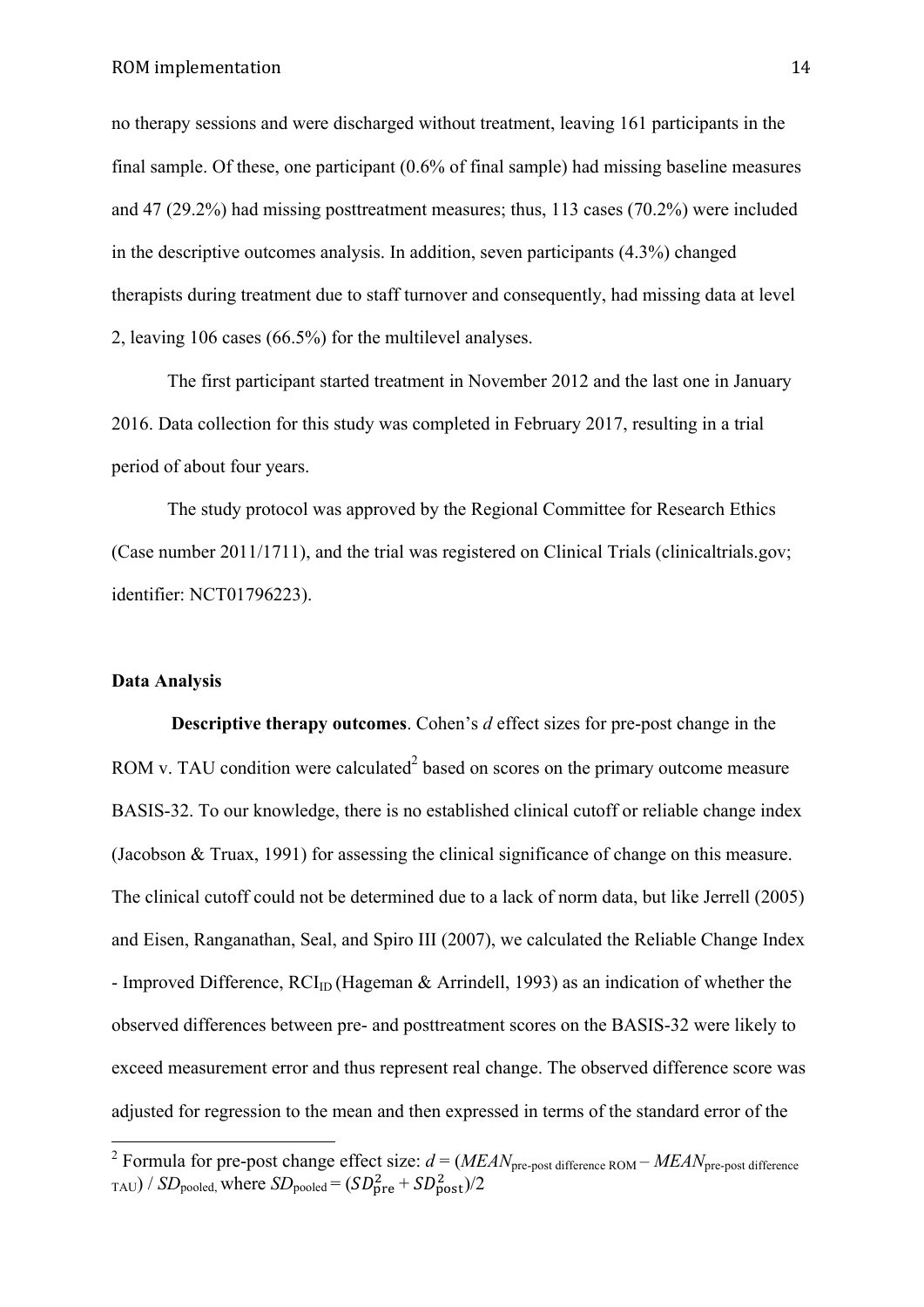sum of 2 independent (measurement) error components (i.e., the square root of the sum of pre- and post-measurement error variance). Changes exceeding 1.96 standard errors in either direction, which corresponded to  $\pm$  0.55 raw score points on the BASIS-32 in this data set, were classified as indicating reliable change. Cohen's *d* pre-post effect size as well as classification according to the RCI and clinically significant change is also presented for the ORS. We did not apply null hypothesis test statistics at this stage of the analysis as the assumption of independence of observations was violated by the potential shared covariance by clients treated by the same therapist.

**Tests of hypotheses**. To properly model the nested structure with each therapist treating several clients (Wampold & Serlin, 2000), a series of multilevel models (MLMs; Snijders & Bosker, 2012) were fitted using the Mplus statistical software (Muthén & Muthén, 1998-2017), with maximum likelihood estimation. Model fit was assessed by Akaike (AIC) and Bayesian (BIC) estimations and the loglikelihood (llg) chi square test. Total variance explained by each model was assessed by  $R^2$ , and the proportion of variance explained by differences between therapists, by the intraclass correlation coefficient  ${(ICC)}^3$ .

First, within-therapist and between-therapist variability in posttreatment BASIS-32 scores were parsed in an unconditional or null model (i.e. no predictors). Models 1 through 4 then examined the effects of client level variables in random intercept, fixed slope models, allowing for therapist variability in the intercepts for each predictor but modeling slope coefficients as being equal across therapists. We first controlled for clients' grand mean centered pretreatment BASIS-32 score (model 1) and examined the overall effects of ROM (model 2). We then tested for moderation of the ROM effect by the point in time within the

<sup>&</sup>lt;sup>3</sup> Formula for the intraclass correlation coefficient: ICC =  $\tau_{00}/(\tau_{00} + \sigma^2)$ , where  $\tau_{00}$  is the between-therapist variability in the dependent variable and  $\sigma^2$ , the within-therapist variability (Raudenbusch & Bryk, 2002; see also Adelson & Owen, 2012).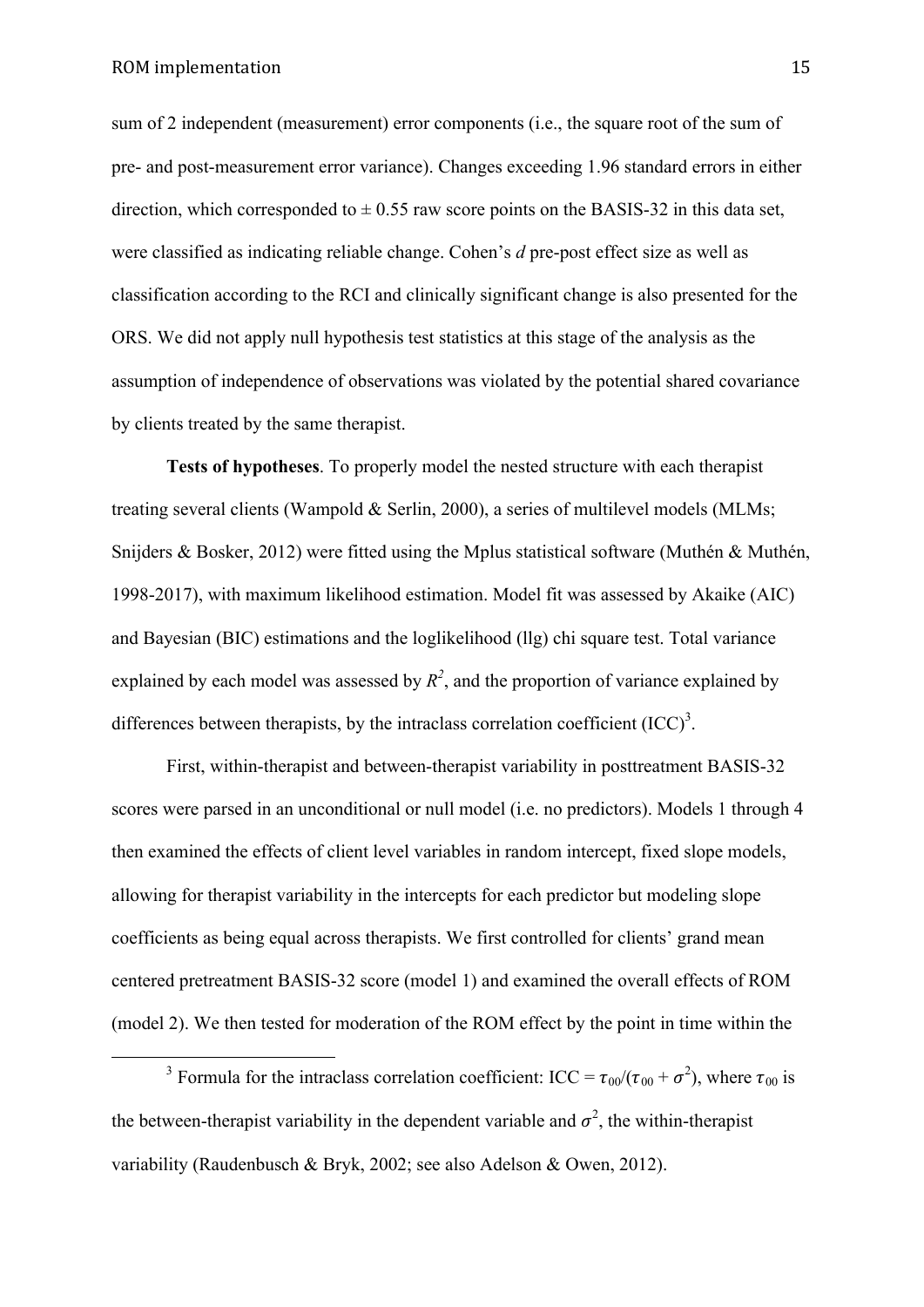implementation period at which clients were treated (model 3) and clients' initial impairment (model 4). Model 4 was expressed at the client level by the equation

$$
Y_{ij} = b_{0j} + b_{1j}(\text{Pre}_{ij}) + b_{2j}(\text{Condition}_{ij}) + b_{3j}(\text{Time}_{ij}) + b_{4j}(\text{Time}_{ij})(\text{Condition}_{ij}) + b_{5j}(\text{Pre}_{ij})(\text{Condition}_{ij}) + e_{ij}
$$

where  $Y_{ij}$  is the posttest score for client *i* treated by therapist *j*;  $b_{0j}$  is the intercept for therapist  $j$ ,  $b_{1j}$  is the estimate for the pretreatment distress slope;  $b_{2j}$  for the condition slope;  $b_{3j}$  for the time slope;  $b_{4j}$  for the condition by time interaction slope;  $b_{5j}$  for the condition by pretreatment distress slope, and *e*i*<sup>j</sup>* is the residual for client *i* treated by therapist *j*. At the therapist level, the intercept  $b_0$  for therapist *j* is expressed by the equation

$$
b_{0j}=\gamma_{00}+\mu_{0j}
$$

where  $\gamma_{00}$  is the mean intercept and  $\mu_{0j}$  is the residual for the intercept for therapist *j*. Finally, models 5a, b, and c investigated therapist variability in ROM effects by retaining all predictors from model 4 and fitting random slopes between levels for Condition (model 5a), the Time\*Condition interaction (model 5b), and the Pre\*Condition interaction (model 5c). We did not include any therapist level predictors.

Like in many other naturalistic studies, missing data were a challenge in this RCT. To assess whether data were missing completely at random (MCAR) or depended upon the observed variables (MAR), we compared cases with complete data sets to cases with missing posttreatment measures on all baseline variables. With only two measurement points we were not able to use more sophisticated methods like pattern-mixture models to detect patterns of missingness and to assess whether data were missing not at random (MNAR). Missing values were imputed using the maximum likelihood imputation procedure (Schafer & Graham, 2002) with all other observed variables as auxiliary variables. All analyses were performed twice, first with complete cases only (i.e. no imputation) and then with the imputed data set.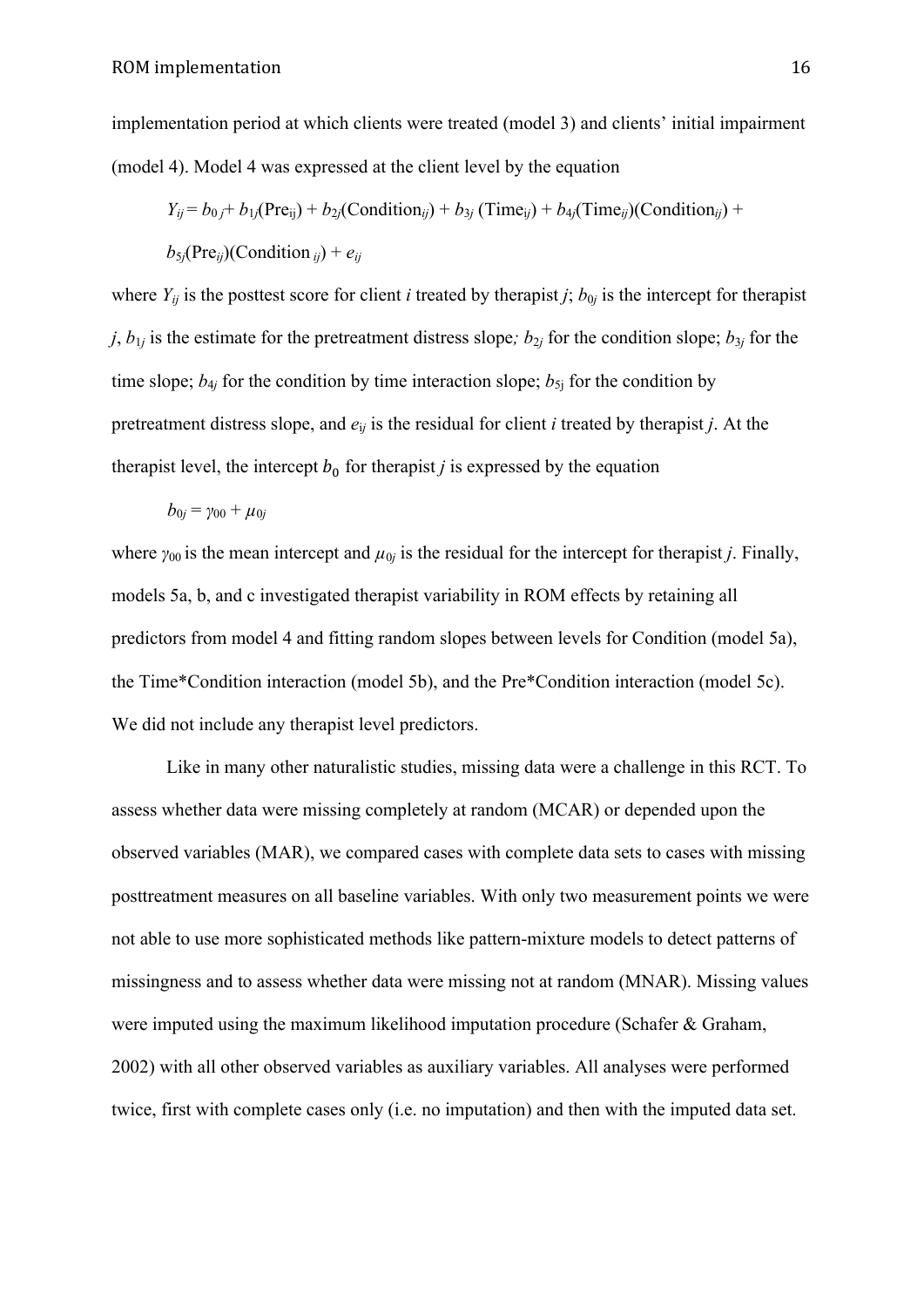In the Results section, the analyses of cases with complete data sets are presented in all tables and analyses of the imputed data set are described in the text.

The a priori hypotheses in this trial were directional (i.e. superior outcomes in the ROM condition, positive effects of initial impairment on posttreatment distress levels, and negative effects of clients' time of treatment). Accordingly, we report one-sided significance tests with an alpha level of .05. For the corresponding one-sided confidence intervals (CIs) we report 90% CIs; here, the upper bound represent the value below which we would expect 95 % of future observations to fall (i.e. the error rate is 5% because only one side of the CIs are of interest when hypotheses are directional. In contrast, when testing the null hypothesis that conditions are equal, both sides of the interval are taken into account and consequently, a 90% CI gives an error rate of 10%; Pocock, 2003).

## **Results**

## **Descriptive Analyses**

**Potential sources of bias.** There were no significant differences in baseline distress between conditions as measured by the BASIS-32 and the ORS (Table 1). Diagnoses were similarly distributed across conditions, as were the proportions of undiagnosed clients and clients with comorbid disorders (*p*s >.05 for all). No statistically significant differences were found between ROM and TAU clients for demographic variables except for social network; significantly more clients in the ROM than TAU condition reported having nobody in whom they could confide  $(\chi^2(1) = 4.826, p = .028)$ . There was no significant difference in number of sessions attended in the TAU v. ROM conditions. The conditions were similar in number of cases with missing posttreatment measures (TAU:  $n = 24$ , 28.9%; ROM:  $n = 23$ , 29.5%;  $\chi^2(1)$ ) = .008, *p* = .30). Comparing cases with missing posttreatment measures to those with complete data sets, we found no differences in the baseline BASIS-32 and ORS scores or in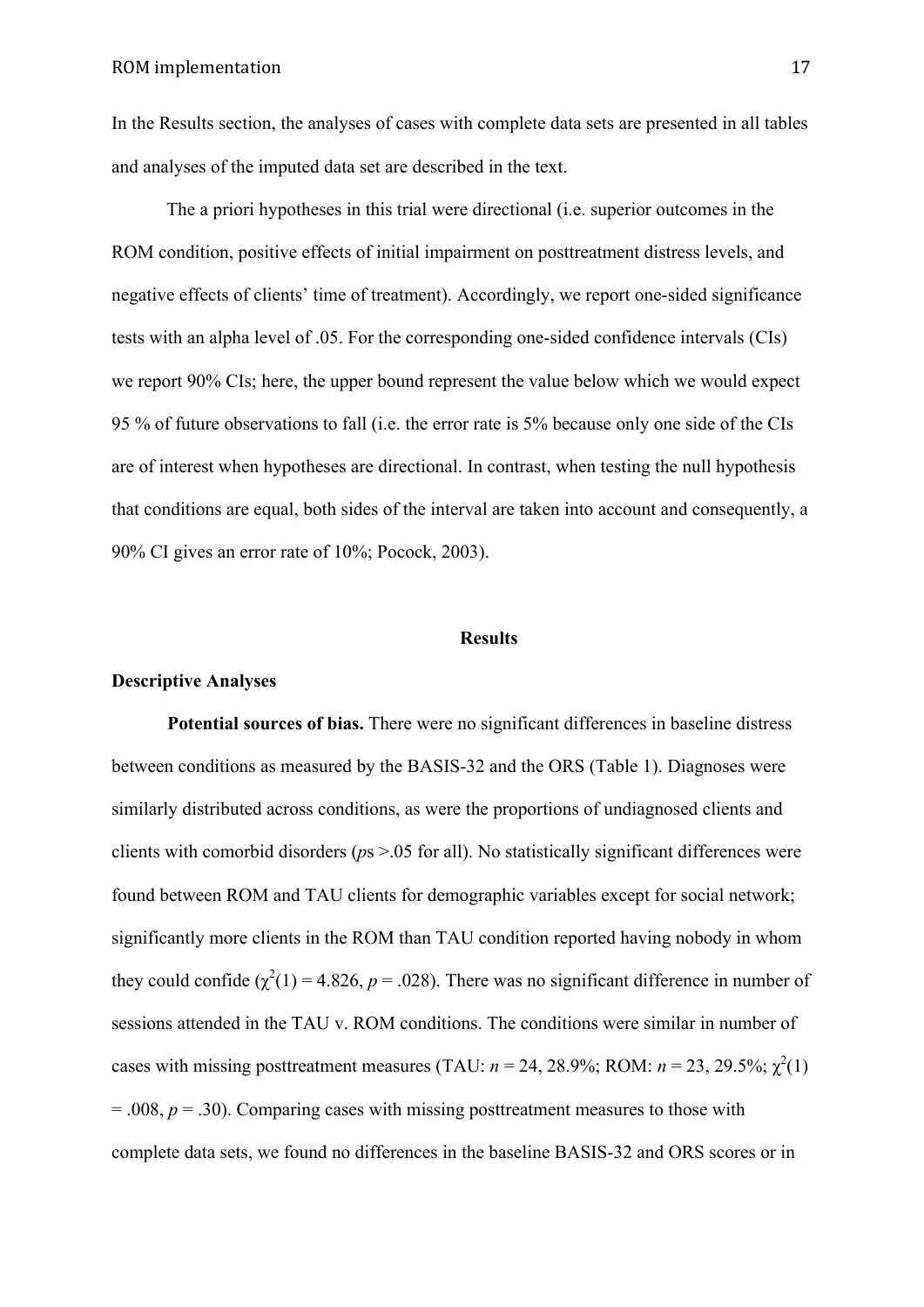the distribution of diagnoses ( $p > 0.05$  for all), but clients with missing posttreatment measures were more often single (70.2% v. 36.6%;  $\chi^2(1) = 15.027$ ,  $p < .001$ ) and living alone (27.7% v. 9.8%;  $\chi^2(1) = 8.220$ ,  $p = .004$ ), indicating that the data were not missing completely at random (MCAR).

To examine if the variables that differed between the conditions (i.e. social network) and between the cases missing data and those with complete data sets (i.e. marital status and living situation) biased our models, we examined whether these variables predicted posttreatment BASIS-32 scores while controlling for pretreatment scores. This was only the case for marital status ( $b = -0.315$ ,  $SE = 0.117$ ,  $p = .007$ ). Adding these variables to the models described below did not result in major changes to the estimates for the other predictors or in significantly better model fit, and explained little additional variance (0.2%– 1.5%). Thus, we did not control for any of these variables in the final models.

To examine whether therapist turnover influenced the estimate for the effect of treatment timing on therapy outcomes, we fitted model 3 (see data analysis section) to a subsample of cases ( $n = 66$ ) that were treated by the therapists who were employed throughout the study. The estimate for the timing by condition interaction was comparable to the full sample  $(b = -0.013)$  but non-significant, possibly due to the loss of statistical power from excluding approximately one third of the cases.

**Descriptive therapy outcomes.** Table 2 shows the mean BASIS-32 pre- and posttreatment scores for all clients with complete data sets (i.e. no imputation and including the six cases that changed therapist mid-treatment). Clients in the ROM condition demonstrated greater pre- to posttreatment improvement than those in the TAU condition. The pre-post ES Cohen's *d* for treatment in the ROM v. TAU condition was 0.42. More clients were classified as improved according to the RCI in the ROM than TAU condition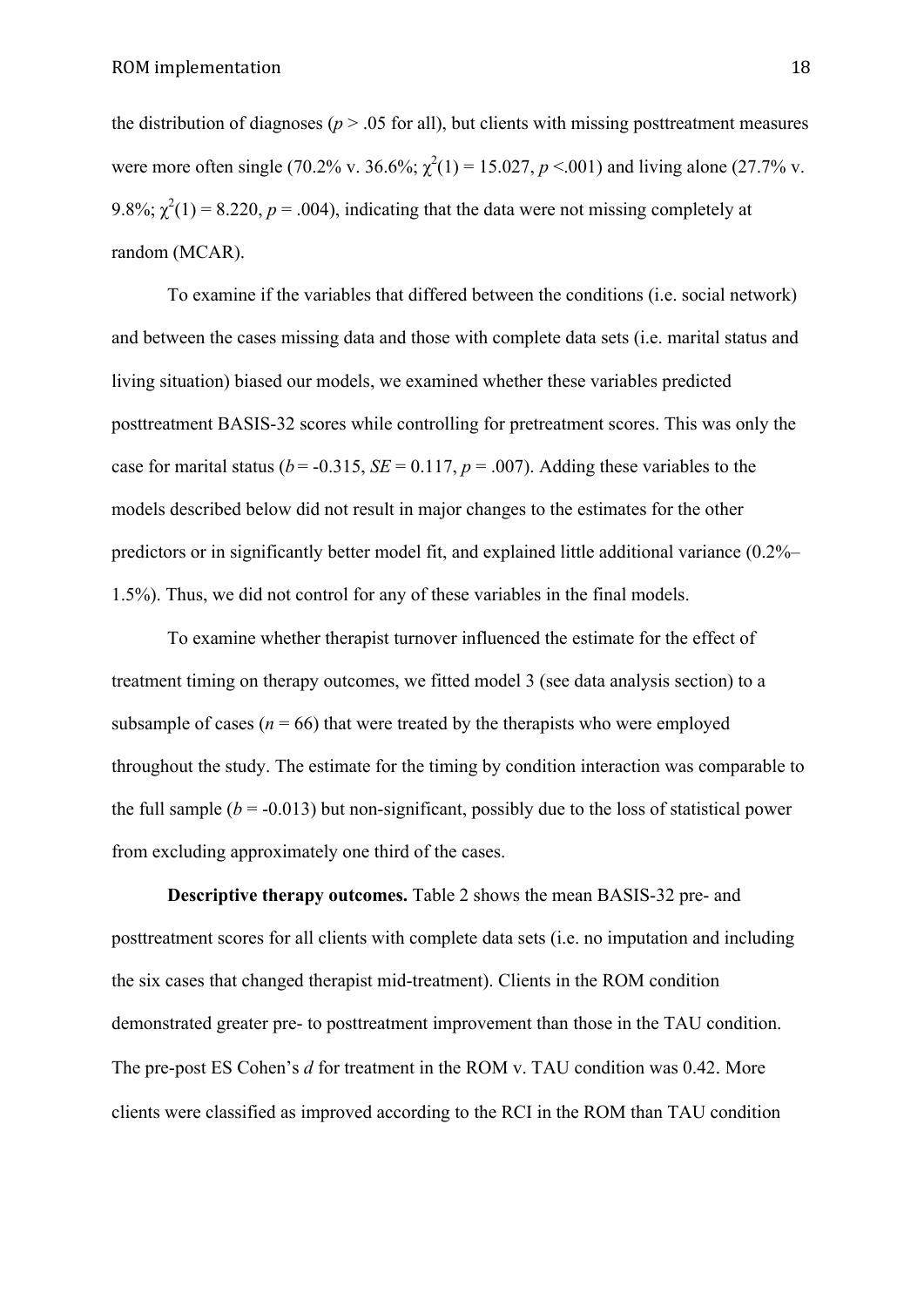(Table 3), with an odds ratio (OR) for achieving reliable improvement for ROM clients of 2.45.

Mean pretreatment scores on the ORS were 14.62 (*SD* = 7.69) and 14.78 (*SD* = 9.04) in the ROM and TAU condition, respectively, and mean posttreatment scores were 26.42 (*SD*   $= 10.54$ ) and 22.26 (*SD* = 10.63). The pre-post Cohen's *d* for treatment in the ROM v. TAU condition was 0.42. More clients in the ROM than TAU condition were classified as having reliable improvement (ROM:  $n = 40$ , 74.1%; TAU:  $n = 32$ , 58.2%; OR = 2.05) and clinically significant improvement (ROM: *n* =26, 48.1%; TAU: *n* = 18, 32.7%; OR = 1.91).

# **Tests of Hypotheses**

**Effect of ROM on therapy outcomes.** In model 2 (Table 4), the main effect of ROM on outcomes was examined by adding Condition as a predictor to the base model. The negative and significant coefficient for Condition ( $b = -0.180$ ,  $SE = 0.101$ , 90% CI [ $-0.346$ ,  $-$ 0.014],  $p = .037$  indicates less posttreatment distress for clients in the ROM condition than those in the TAU condition. The standardized effect size *d* for ROM, calculated by dividing the coefficient for ROM by the pooled standard deviation, was 0.261. Model 2 explained 25.8% of the variance in outcomes, 9.7% of which was accounted for by therapists, as indicated by the ICC. The AIC for this model indicated better model fit than the previous base model while the BIC indicated poorer model fit; the loglikelihood chi square test was non-significant  $(\chi^2(1) = 2.712, p = .100)$  indicating that the difference in model fit was not statistically significant. After imputation of missing posttreatment values for the 47 cases with missing posttreatment data, the coefficient for Condition was slightly larger  $(b = -0.206$ , *SE* = 0.077, 90% CI [-0.332, -0.079], *p* = .004).

**Moderation of the ROM effect by implementation time.** In model 3, the predictors Time and the Time\*Condition interaction was added to the previous model. As hypothesized,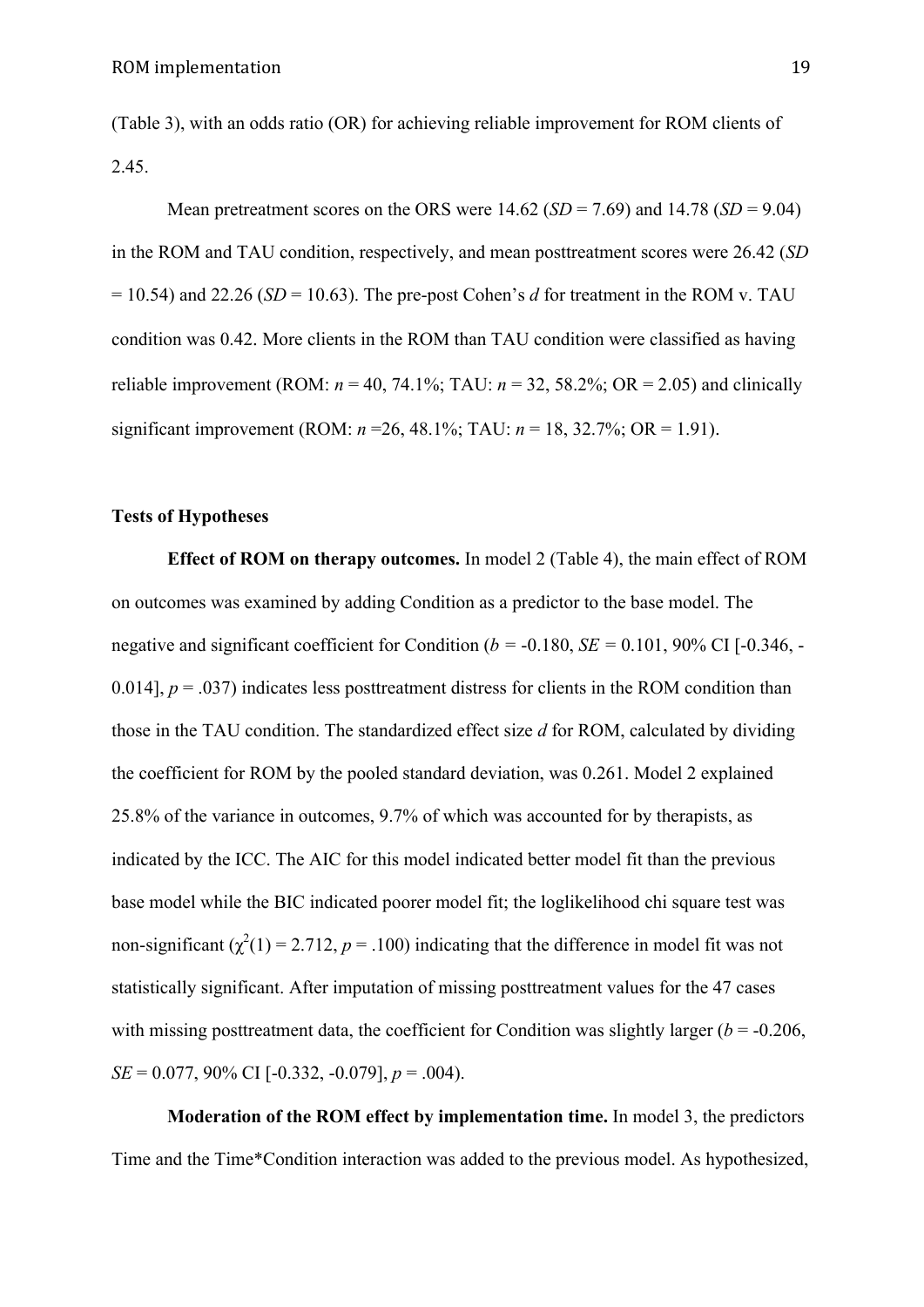the Time\*Condition interaction, which modeled the extent to which the timing effect was greater in the ROM (coded 1) than TAU (coded 0) condition, negatively and significantly predicted outcomes ( $b = -0.018$ ,  $SE = 0.010$ , 90% CI [ $-0.034$ ,  $-0.001$ ],  $p = .036$ ); for each month of the trial period ROM clients' posttreatment distress levels diminished by 0.018 points more on the BASIS-32 than the TAU clients, i.e. the difference in outcomes between conditions increased over time. Specifically, the contrasted per-month rates for ROM and TAU were  $b = -0.008$  for ROM and  $b = 0.010$  for TAU. Thus, ROM use produced better outcomes over time, whereas the outcomes in TAU decreased slightly over time. The estimate for change over time in the TAU condition (i.e. the coefficient for Time in Table 4) was non-significant and the corresponding estimate in the ROM condition was significant (*p*  = .029; obtained by reversing the coding so that ROM clients were coded 0 for Condition and the estimate for Time represented the time effect for ROM cases only). Model 3 explained 28.2% of the variance in outcomes, and therapists accounted for 9.4% of the variance. The model fit indices AIC and BIC were both higher than the previous model indicating poorer model fit, but this difference in model fit was not statistically significant as indicated by the loglikelihood chi square test  $(\chi^2(2) = 3.222, p = 200)$ . Repeating the analysis with the imputed data set resulted in a Time\*condition coefficient of -0.015 (*SE* = 0.007, 90% CI [- 0.029,  $-0.004$ ],  $p = .014$ ).

To illustrate the magnitude of the change in ROM effects over time, we estimated posttreatment BASIS-32 scores for clients with average initial distress ( $Pre = 0$ ) in the ROM condition (Condition = 1) using the regression equation from model 3 (i.e. BASIS-32 $_{POST}$  =  $0.829 + 0.537*Pre + 0.171*Condition + 0.010*Time - 0.018*Time*Condition$ . Clients initiating treatment in the beginning of the study (Time  $= 0$ ) had an estimated posttreatment score of 1.000 and clients initiating treatment in the last month (Time = 38), 0.696. This corresponds to  $d = 0.743$  in month 0 and  $d = 1.210$  in month 38 (based on *MEAN*<sub>PRE ROM</sub>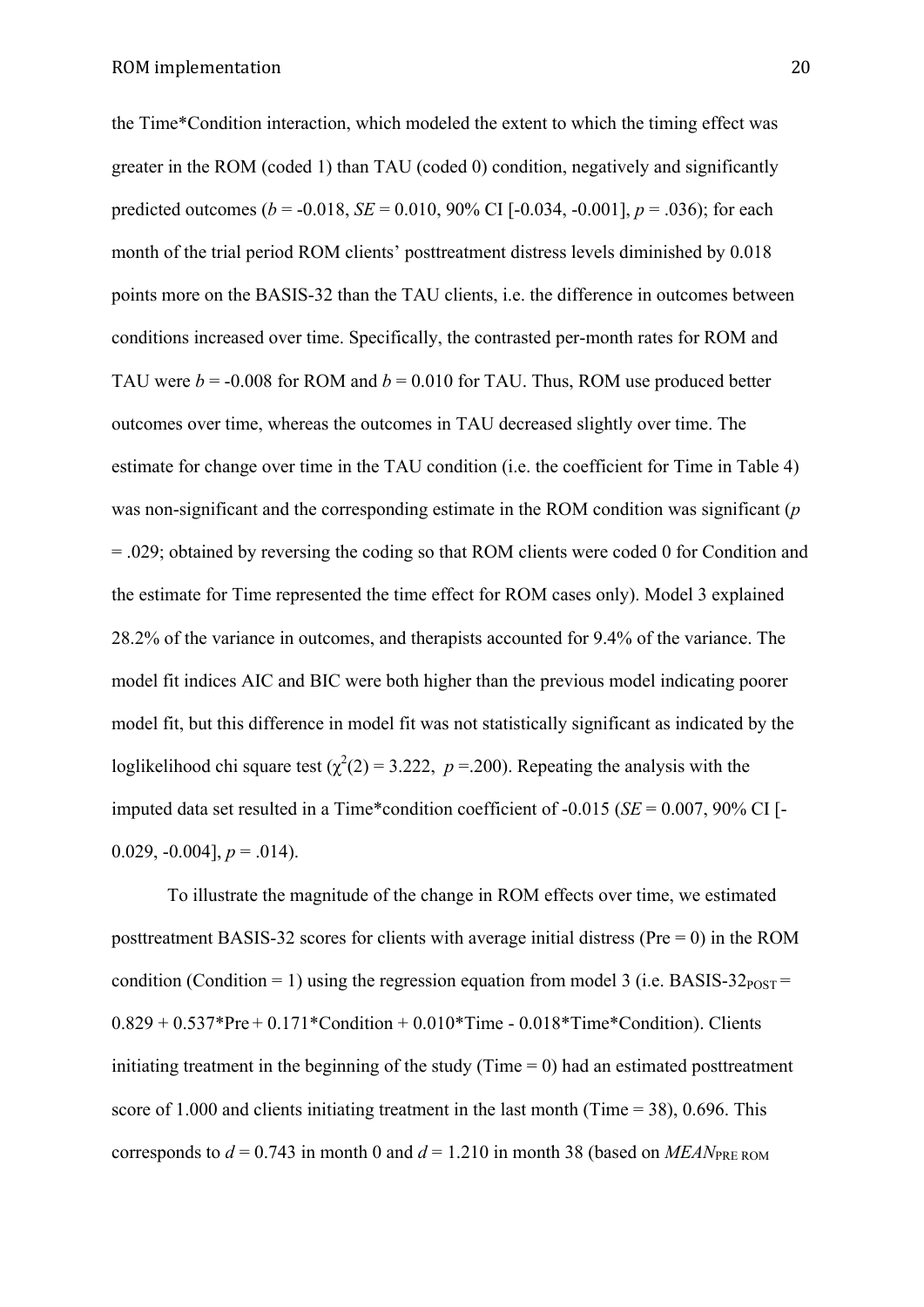$=1.484$  and *SD*<sub>POOLED ROM</sub>  $= 0.651$  for the cases included in the multilevel models). That is, there was an estimated effect size growth of 0.467 from the first to the last month of the study for clients with average initial distress in the ROM condition.

**Moderation of the ROM effect by initial impairment.** In model 4, a parameter for the Pre\*Condition interaction was added to the previous model. As shown in Table 4, the Pre\*Condition interaction had a negative, non-significant effect on outcome (*b* = -0.092, *SE*  =0 .151, 90% CI [-0.389, 0.158], *p* = .275), indicating that the ROM effect did not differ according to initial impairment. The model fit was poorer than the previous model as indicated by higher AIC and BIC scores but the loglikelihood chi square test indicated that this difference was not statistically significant ( $\chi^2(1) = 0.274$ ,  $p = .601$ ). The model explained 28.2% of the variance in outcomes, 9.7% of which was due to therapists. After imputation of missing values, the Pre\*Condition coefficient was -0.004 (*SE* = 0.083, 90% CI [-0.141, 0.133],  $p = .482$ ).

**Therapist variability.** The ICCs in models 1 through 4 indicate that therapists accounted for 9%–10% of the variance in outcomes. Fitting random slopes between levels to investigate whether ROM influenced outcomes differently for different therapists resulted in the following random slope coefficients: For Condition (model 5a), 0.161 (*SE* = 0.232, 90% CI  $[-0.221, 0.542]$ ,  $p = .489$ ; for the Time\*Condition interaction (model 5b),  $-0.015$  (*SE* = 0 .011, 90% CI [-0.033, 0.002], *p* = .146), and for the Pre\*Condition interaction (model 5c), - 0.204 (*SE* = 0.171, 90% CI [-0.486, 0.077],  $p = 0.232$ ). Repeating the analyses on the imputed dataset similarly produced non-significant random slopes for all predictors and interactions. Thus, there were no significant differences between therapists regarding ROM effects.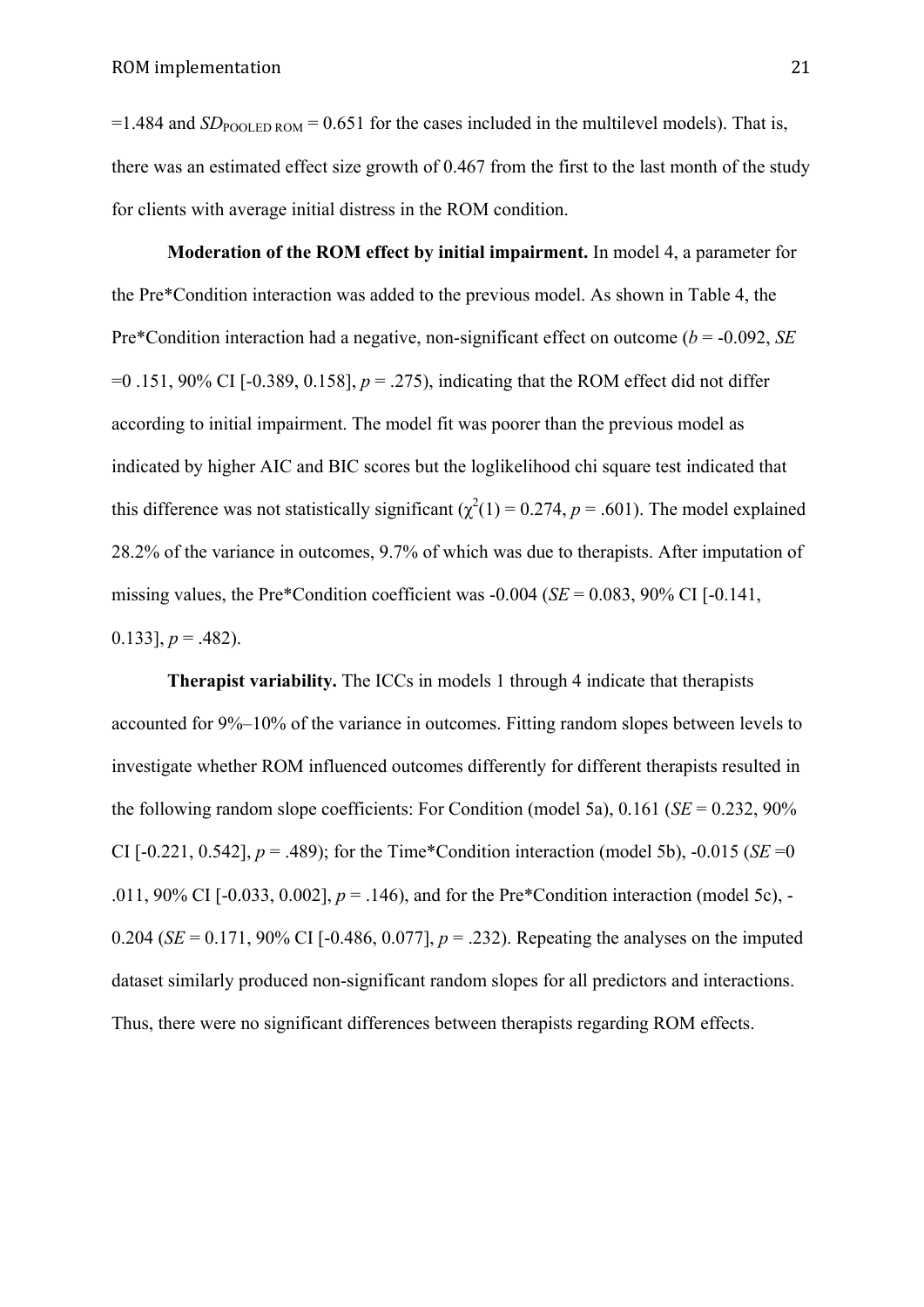#### **Discussion**

The results of this naturalistic randomized clinical trial supported the main hypothesis that clients receiving treatment with the ROM system PCOMS had superior outcomes to those receiving treatment as usual. Clients in the ROM condition were 2.5 times more likely to demonstrate reliable improvement in their symptoms and functioning as measured by the BASIS-32 (Eisen et al., 1999). The advantage of ROM over TAU remained when controlling for therapist variability and clients' pretreatment distress levels, with an estimated overall effect size of ROM vs. TAU of  $d = 0.26$ , which is considered a small effect size (Cohen, 1988). However, the effects of ROM differed according to the timing of clients' treatment within the implementation period. For each month in the four-year long trial, the difference in posttreatment distress between conditions was estimated to increase by 0.018 points on the BASIS-32, which corresponded to a growth in effect size of *d =* 0.47 from the first to the last month of the trial for clients in the ROM condition with average pretreatment distress levels (specifically, the estimated Cohen's *d* for treatment in the first month of the trial was 0.74 and for treatment in the last month, 1.21). The effects of ROM did not depend on how impaired clients were at intake. Differences between therapists accounted for 9%–10% of the variability in outcomes across both conditions, but there were no significant differences between therapists in how ROM influenced outcomes.

The increasing superiority of ROM compared to TAU over time was due to a significant improvement in the ROM condition, and a corresponding non-significant deterioration in the TAU condition. To our knowledge, this is the first RCT to show increases in ROM effects over time, although two uncontrolled cases studies (Goldberg, Babins-Wagner et al., 2016; Miller et al., 2006) have demonstrated increasing treatment effects in clinics where therapists work with ROM. We did not measure any implementation factors and consequently, the interpretation of this finding is uncertain. One explanation is that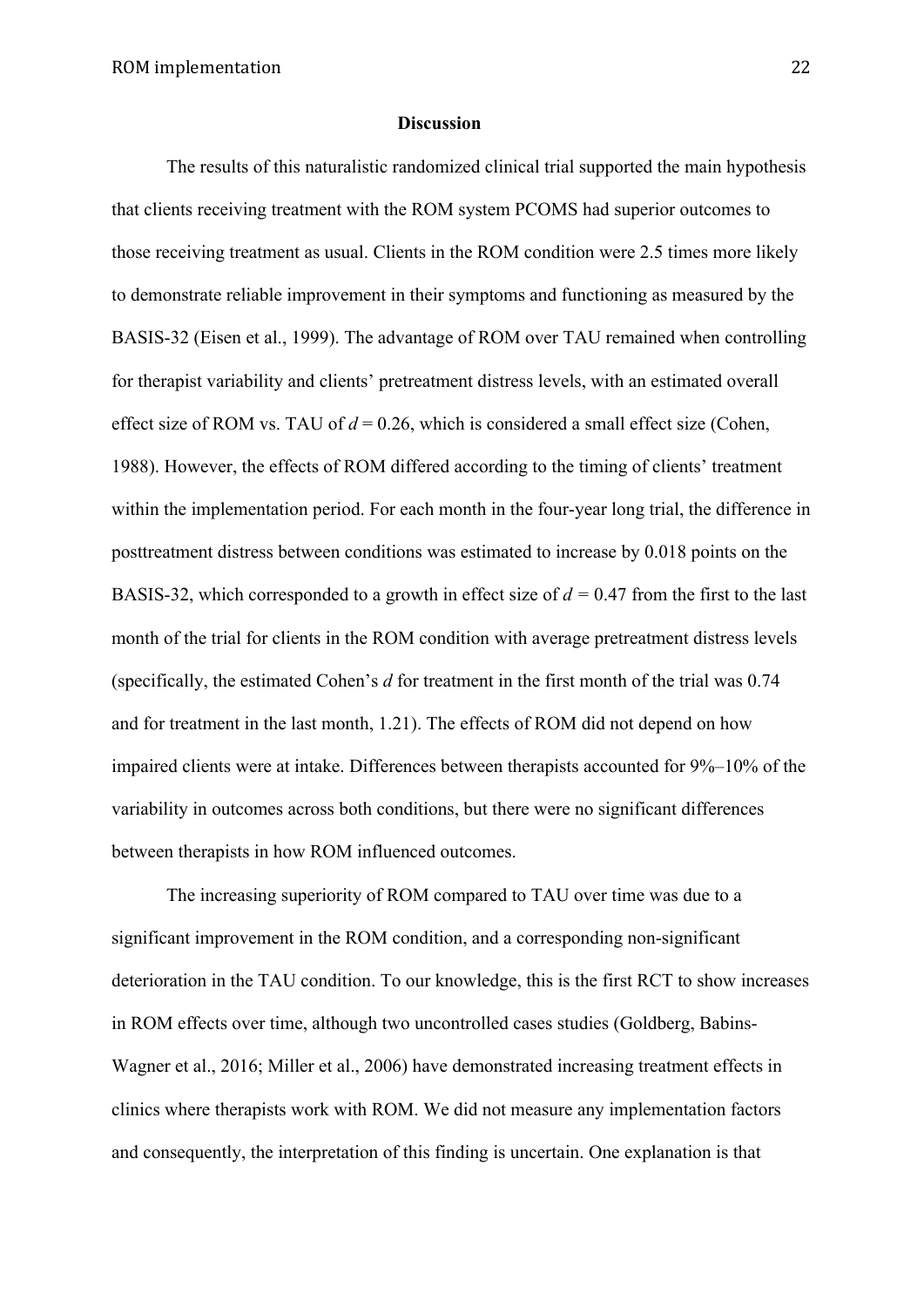# ROM implementation 23

PCOMS was used increasingly more effectively over time, possibly as a result of the continued implementation efforts that took place over the duration of the trial. In support of this, it is well established that higher levels of implementation are associated with better outcomes for behavior interventions (Durlak & DuPre, 2008).

The main implementation strategy utilized in this study was to provide regular and frequent ROM training and supervision throughout the trial period. We organized biannual one-day workshops as well as monthly ROM meetings, which amounts to more training than that described in other controlled studies of the PCOMS. Comparing our study to that of Goldberg, Babins-Wagner, et al. (2016), we note some similarities in how ROM was taught and supervised. In both clinics, the principles delineated in the ICCE Manuals in Feedback-Informed Treatment (Bertolino & Miller, 2012) as well as the recommendations of Miller, Hubble, Chow, and Seidel (2013) were followed. We prioritized discussing specific nonprogressing cases, emphasizing the client's experience of the working alliance rather than diagnoses and therapeutic models or techniques. Therapists were encouraged to deliberately practice their therapeutic skills based on their clients' feedback. An overall goal was to foster a 'culture for feedback' (Bertolino & Miller, 2012) that valued clients' feedback and critical evaluation of our own practices. Interestingly, Goldberg, Rousmaniere et al. (2016) found treatment effects to diminish slightly over seven years in a clinic where therapists used ROM but no training or supervision on a regular basis was reported. Together these studies indicate that simply using ROM may be insufficient improve treatment effects over time, and that an ongoing shared focus on how to improve outcomes with the use of ROM may be crucial.

Beyond training and supervision, some basic practical and structural factors may have facilitated the implementation of PCOMS in this clinic. Unlike the group therapy setting investigated by Davidsen et al. (2017), the treatment context was flexible enough to allow therapists to adjust treatment according to the ROM feedback. The project was initiated and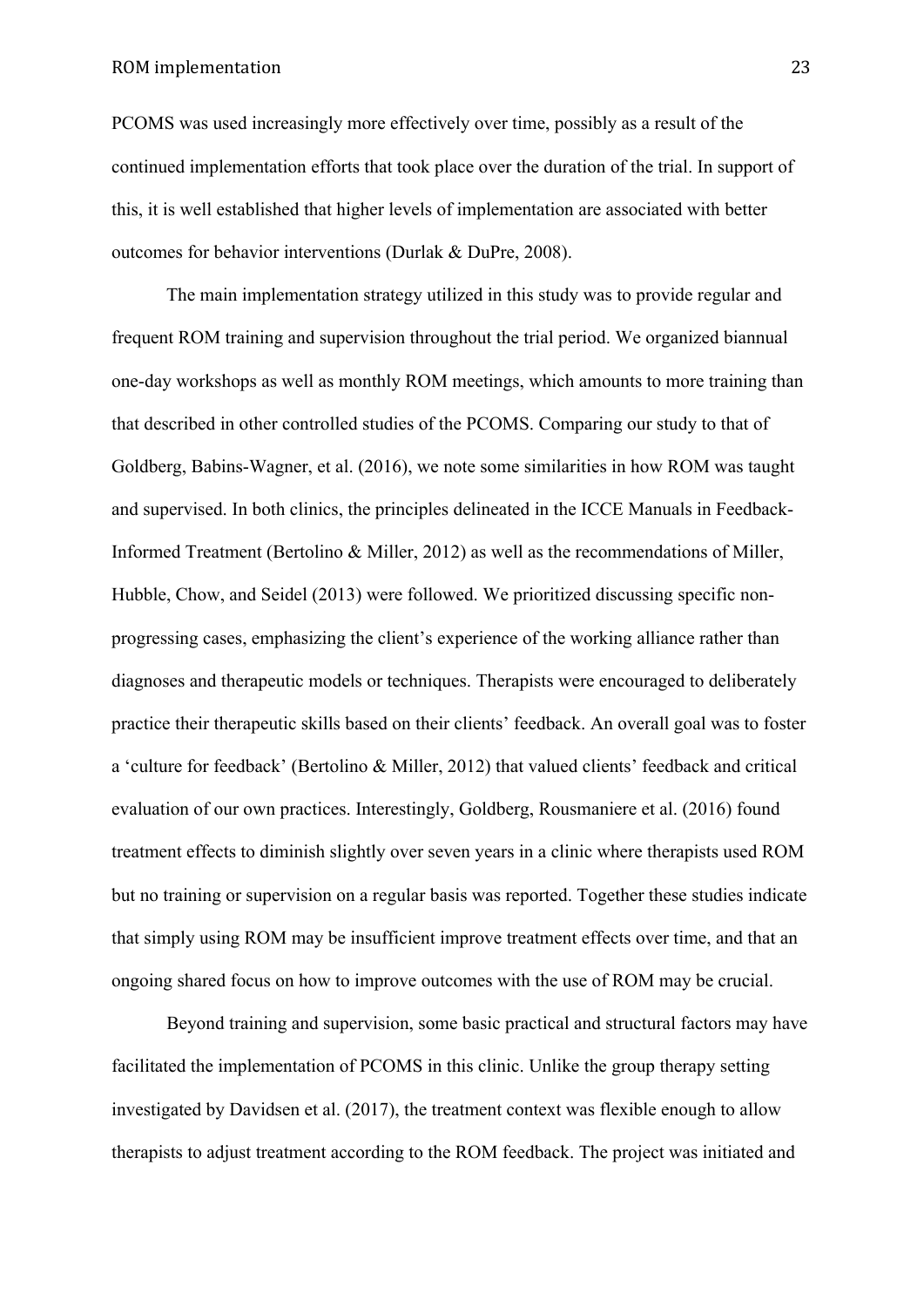# ROM implementation 24

run by therapists who used ROM as a tool in their clinical work rather than as a quality control system. The latter has been suggested as a potential cause for iatrogenic effects of these interventions (Wolpert, 2014). Others (Boswell et al., 2015; Gleacher et al., 2016) have emphasized the importance of a supportive clinic management and financial resources. In our study, management nurtured the initiative with moral and financial support, and additional resources were provided by external funding. Thus, we were able to purchase computer tablets and software for administering the PCOMS measures, which have been noted as important for the successful use of ROM (Bickman et al., 2016; Lucock et al., 2015). We also engaged highly competent trainers and supervisors, and the principal investigators were given time away from their clinical work to provide on-site training, supervision, and support. This implementation strategy has been recommended by several authors (Bickman et al., 2016; Boswell et al., 2015; Fixsen et al., 2009; Mellor-Clark et al., 2016).

The effect size (ES) for ROM in the present study was the lowest of any of the PCOMS trials that found the intervention to improve outcomes. Several explanations are possible for this. It is likely that the low overall ES was related to the growth of PCOMS' effects over time. Since the intervention had little influence on outcomes at the beginning of the trial, it is not surprising that the ROM estimate was modest when the timing of treatment was unaccounted for. In addition, this was the first trial to find superior effects for PCOMS in a psychiatric clinic, and the low ES is consistent with other ROM studies targeting impaired populations (Davidson et al. 2015).

Therapist variability may also explain the low ES for ROM in this study. The proportion of variability in therapy outcomes accounted for by therapists  $(9\%-10\%)$  was slightly larger than that commonly reported in psychotherapy studies (Baldwin & Imel, 2013), indicating that working with ROM did not reduce the variability between therapists in this sample. Most PCOMS studies have neglected to control for the covariance of clients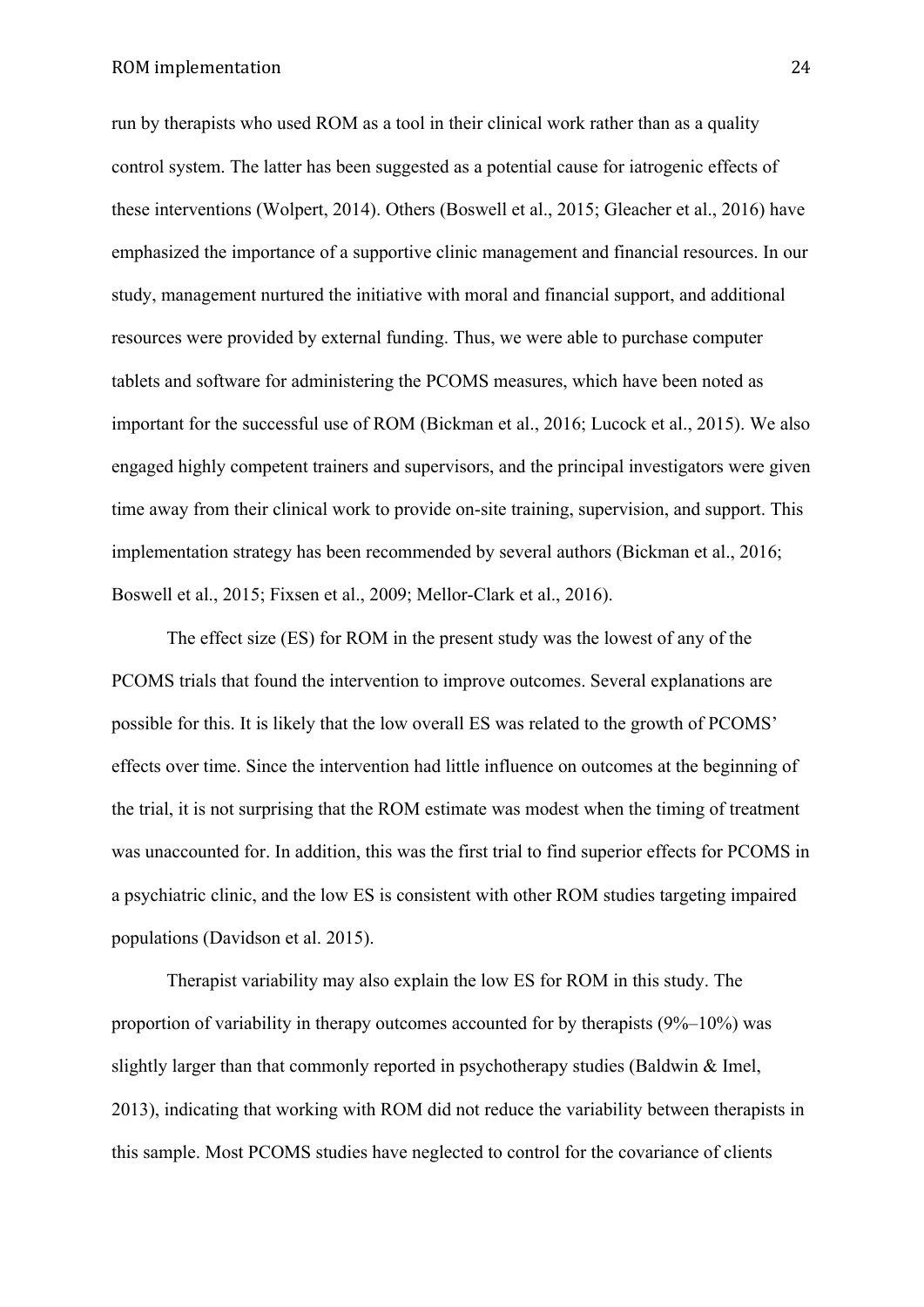treated by the same therapists in multilevel models, which may compromise standard errors and inflate effect sizes (Adelson & Owen, 2012); exceptions include Anker et al. (2009) and Reese et al. (2010), both of which reported moderately high ES in favor of PCOMS but also lower ICCs for therapists (.04 and .02, respectively) than in the present study. In the present trial, there were no significant differences between therapists in ROM effects, but like in many other clinical studies, few therapists were included in the sample, which may have limited the statistical power to detect differences between therapists.

Although Anker et al. (2009) did find PCOMS to be effective also as assessed by their secondary outcome measure Locke-Wallace Marital Adjustment Test (Locke & Wallace, 1959), this is the first study to demonstrate effects of PCOMS on a different main outcome measure than the PCOMS' progress measure ORS. Consequently, a hypothesis for the low ES in this trial is that differences between clients in treatment with and without PCOMS are more difficult detect on independent outcome measures. This hypothesis is however not supported by our results; we calculated pre-post Cohen's *d* as well as odds ratios for reliable and clinically significant change from both ORS and BASIS-32 scores and found the results to be very similar, suggesting that the low ES was not related to how outcomes were assessed in this study.

# **Limitations**

As this trial was conducted within the daily practice in a clinical setting, experimental control was challenging. Due to a failure to assess all referrals for eligibility, difficulties recruiting those who were eligible and missing data for those who were included in the trial, data were only available for analysis from a small proportion of all prospective participants. Clients with complete data sets and clients with missing data points were similar on most baseline variables, but it was not possible to assess if they differed in terms of therapy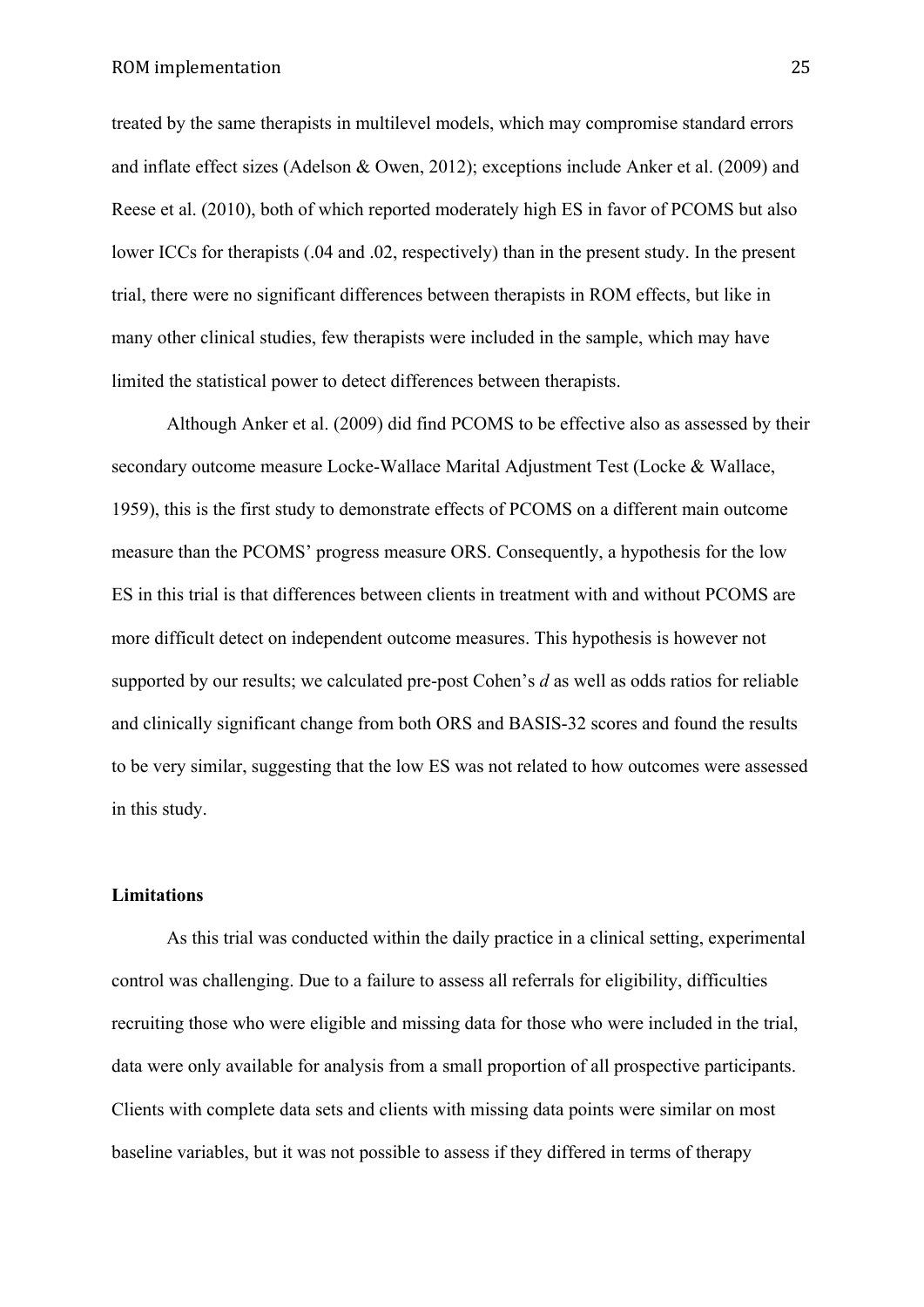# ROM implementation 26

process or outcome variables. Thus, the extent to which our results are generalizable to other populations is somewhat unclear. Another possible limitation to the external validity of this study is the use of highly trained experts, time spent on implementation, and use of computer scorings, which may not be equally accessible in all treatment settings.

Limitations in the design of this study make it difficult to assess the extent to which our results were influenced by confounding variables. First, the interpretation of the changes in ROM effects over time is uncertain due to the lack of measures of other implementation variables. Second, the specific type or dose of psychotherapy, medical treatment, or treatment outside the clinic was not assessed. Third, both of the principal researchers were advocates for ROM, and the therapists were supervised by one of the developer of PCOMS during parts of the trial. Fourth, although the therapists' self-reported administration of the PCOMS measures indicated high fidelity to the intervention, we did not assess other aspects of adherence to the PCOMS manual, nor did we measure the therapists' attitudes towards ROM. Fifth, we did not assess if, and to what extent, ROM cases were discussed during the supervision sessions. Seventh, about one third of the client sample was treated by therapists who worked at the clinic for parts of the trial period. The examination of therapist variability did not reveal significant differences between therapists in ROM effects, but suffered from low statistical power at level 2. However, including only the cases treated by therapists who worked at the clinic throughout the trial in the model resulted in a similar, although slightly smaller, estimate was obtained for the timing effect. This suggests that turnover did not substantially bias our results.

# **Implications and Directions for Future Research**

Our results support the use of PCOMS in the outpatient treatment of adults. The demonstration of increases in ROM effects over time suggests that ROM may be less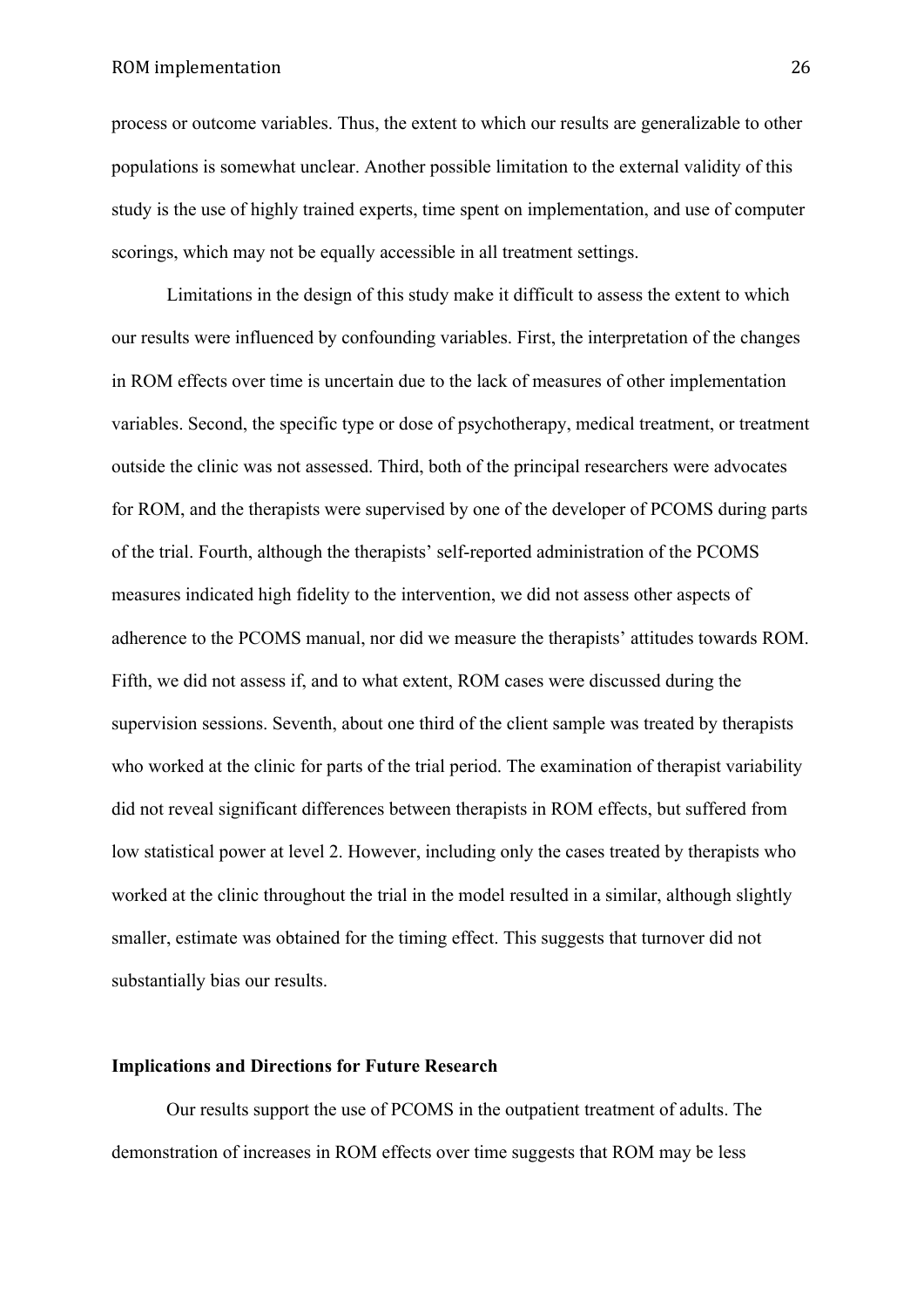effective at the onset of an implementation process compared to later on, and we find that our results make a case for sustained implementation efforts.

Additional research is needed to further explore the nuances of when ROM is and is not effective. Future studies should measure moderators at the client, therapist, and clinic levels as well as potential mediators. More research is needed on how to best achieve successful implementation. When researching ROM in practice settings, researchers should be aware that the effects might change over time and should thus consider measurement timing and assess how well the intervention is implemented. Finally, it is our hope that future studies will be able to investigate therapist effects in ROM with sufficiently large samples.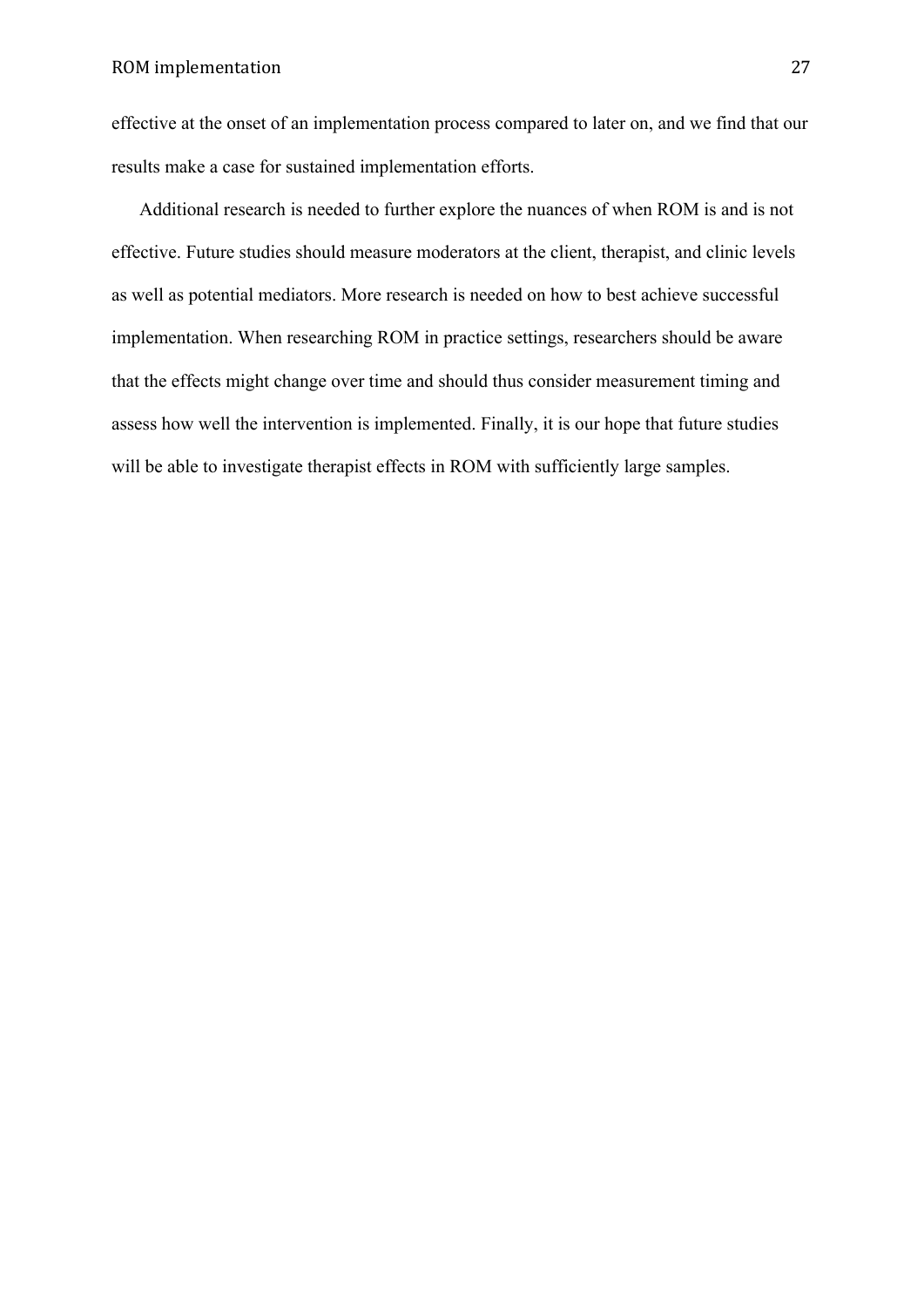#### **References**

- Adelson, J. L., & Owen, J. (2012). Bringing the psychotherapist back: Basic concepts for reading articles examining therapist effects using multilevel modeling. *Psychotherapy, 49*(2), 152-162.
- Anker, M. G., Duncan, B. L., & Sparks, J. A. (2009). Using client feedback to improve couple therapy outcomes: A randomized clinical trial in a naturalistic setting. *Journal of Consulting and Clinical Psychology, 77*(4), 693-704.
- Baldwin, S. A., & Imel, Z. E. (2013). Therapist effects: Findings and methods. In M. J. Lambert (Ed.), *Bergin and Garfield's handbook of psychotherapy and behavior change* (6th ed., pp. 256-297). Hoboken, NJ: John Wiley & Sons.
- Bertolino, B., & Miller, S. D. (2012). *ICCE manuals on feedback-informed treatment.* (Vol. 1-6). Chicago, IL: ICCE Press.
- Bickman, L., Douglas, S. R., De Andrade, A. R. V., Tomlinson, M., Gleacher, A., Olin, S., & Hoagwood, K. (2016). Implementing a measurement feedback system: A tale of two sites. *Administration and Policy in Mental Health and Mental Health Services Research, 43*(3), 410-425. doi:10.1007/s10488-015-0647-8
- Boswell, J. F., Kraus, D. R., Miller, S. D., & Lambert, M. J. (2015). Implementing routine outcome monitoring in clinical practice: Benefits, challenges, and solutions. *Psychotherapy Research, 25*(1), 6-19.
- Bringhurst, M. D. L., & Miller, S. D. (2006). The Reliability and Validity of the Outcome Rating Scale: A Replication Study of a Brief Clinical Measure. *Journal of Brief Therapy, 5*(1). 23-30.
- Campbell, A., & Hemsley, S. (2009). Outcome Rating Scale and Session Rating Scale in psychological practice: Clinical utility of ultra-brief measures. *Clinical Psychologist, 13*(1), 1-9.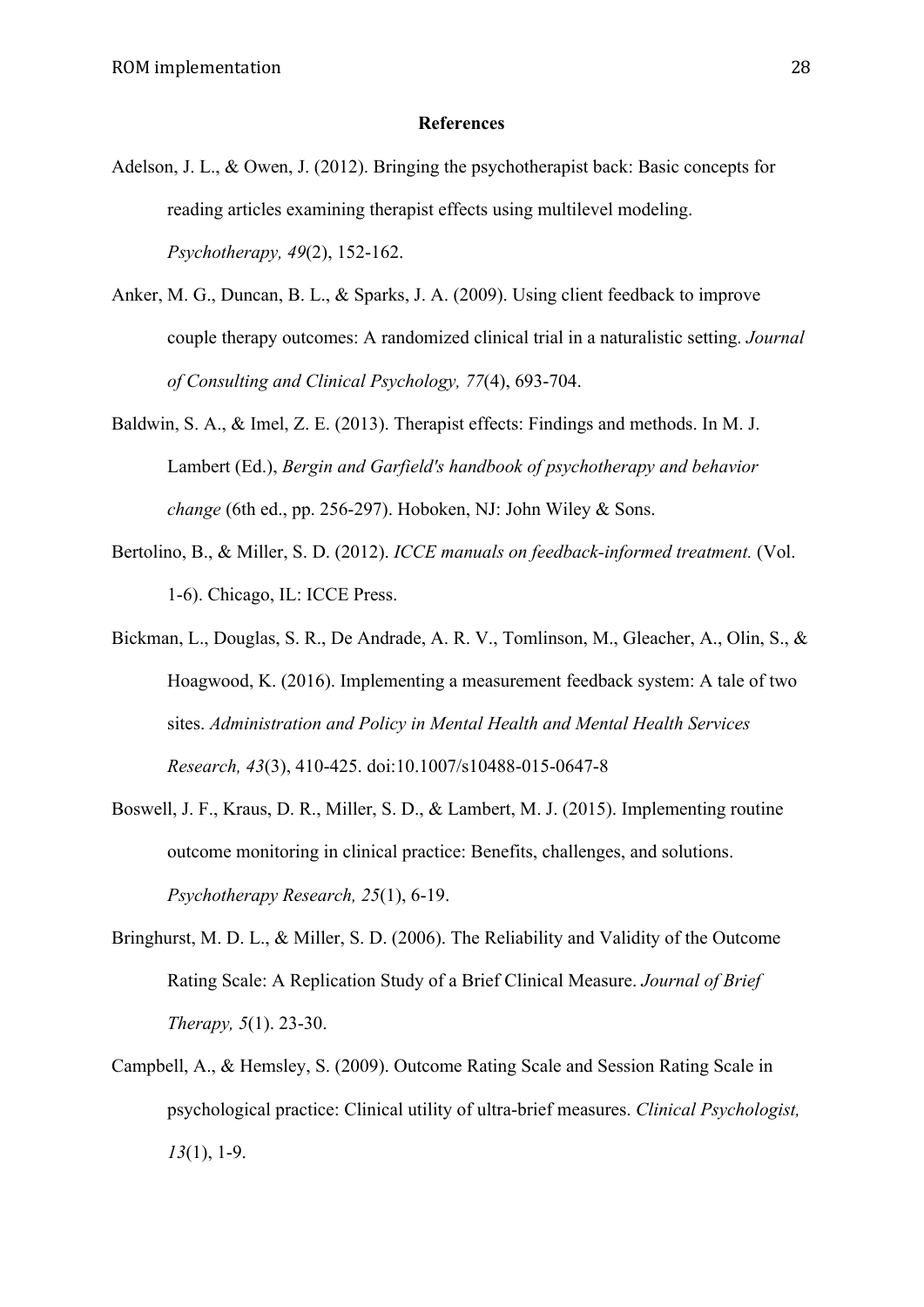- Cohen, J. (1988). *Statistical power analysis for the behavioural sciences*. Hillside, NJ, England: Lawrence Earlbaum Associates.
- Davidsen, A., Poulsen, S., Lindschou, J., Winkel, P., Tróndarson, M., Waaddegaard, M., & Lau, M. (2017). Feedback in group psychotherapy for eating disorders: A randomized clinical trial. *Journal of Consulting and Clinical Psychology*, 85(5), 484-494. doi:10.1037/ccp0000173.
- Davidson, K., Perry, A., & Bell, L. (2015). Would continuous feedback of patient's clinical outcomes to practitioners improve NHS psychological therapy services? Critical analysis and assessment of quality of existing studies. *Psychology and Psychotherapy: Theory, Research and Practice, 88*(1), 21-37.
- de Jong, K. (2016). Deriving implementation strategies for outcome monitoring feedback from theory, research and practice. *Administration and Policy in Mental Health and Mental Health Services Research, 43*(3), 292-296. doi:10.1007/s10488-014-0589-6
- de Jong, K., van Sluis, P., Nugter, M. A., Heiser, W. J., & Spinhoven, P. (2012). Understanding the differential impact of outcome monitoring: Therapist variables that moderate feedback effects in a randomized clinical trial. *Psychotherapy Research, 22*(4), 464-474.
- Doerfler, L. A., Addis, M. E., & Moran, P. W. (2002). Evaluating mental health outcomes in an impatient setting: Convergent and divergent validity of the OQ-45 and BASIS-32. *The Journal of Behavioural Health Services & Research, 29*(4), 394-403.
- Duncan, B. L., Miller, S. D., Sparks, J. A., Claud, D. A., Reynolds, L. R., Brown, J., & Johnson, L. D. (2003). The Session Rating Scale: Preliminary psychometric properties of a "working" alliance measure. *Journal of Brief Therapy, 3*(1), 3-12.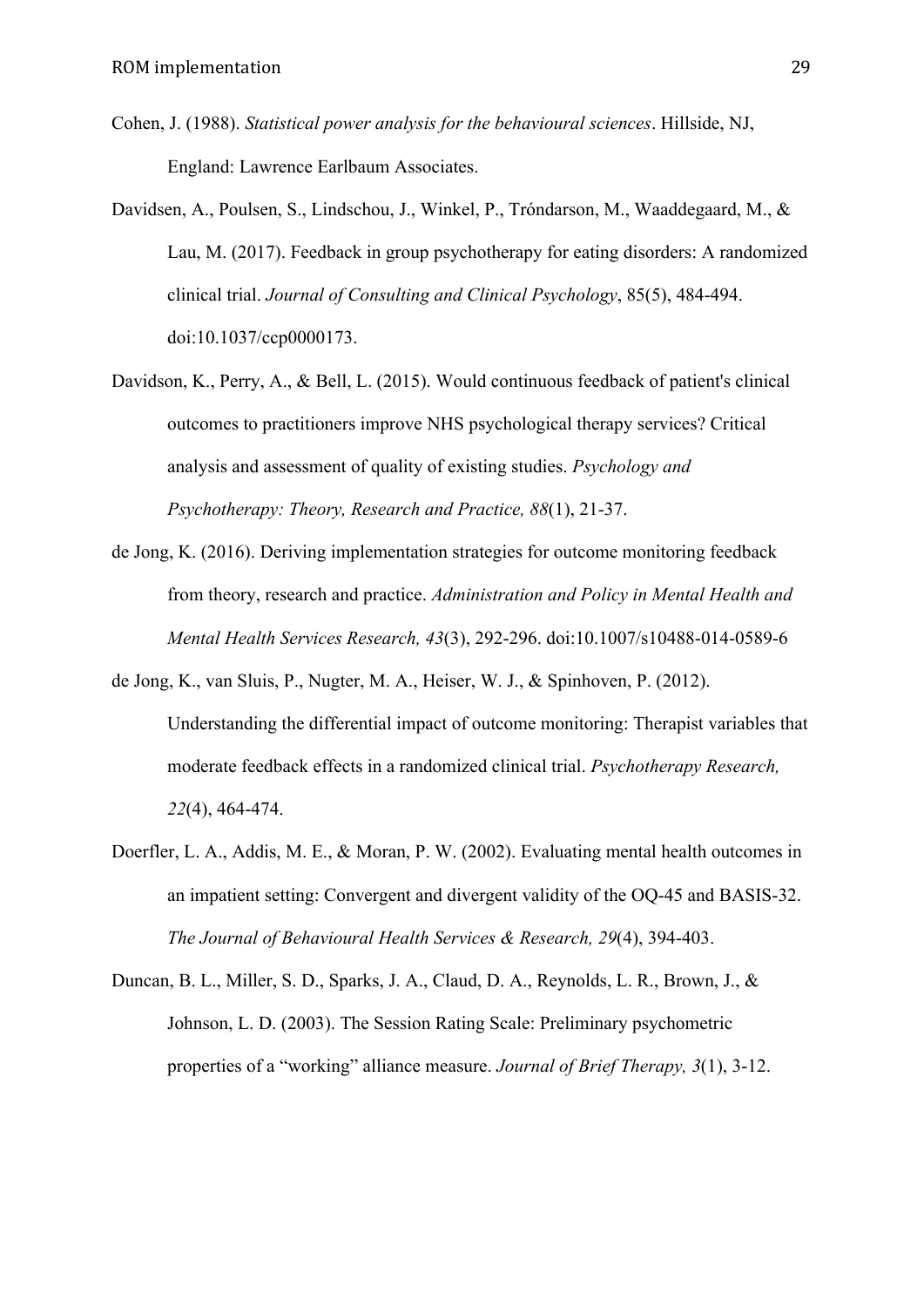- Duncan, B. L., & Reese, R. J. (2015). The Partners for Change Outcome Management System (PCOMS): Revisiting the client's frame of reference. *Psychotherapy, 52*(4), 391-401.
- Durlak, J. A., & DuPre, E. P. (2008). Implementation matters: A review of research on the influence of implementation on program outcomes and the factors affecting implementation. *American journal of community psychology, 41*(3-4), 327-340.
- Eisen, S. V., Ranganathan, G., Seal, P., & Spiro III, A. (2007). Measuring clinically meaningful change following mental health treatment. *The Journal of Behavioural Health Services & Research, 34*(3), 272-289.
- Eisen, S. V., Wilcox, M., Leff, H. S., Schaefer, E., & Culhane, M. A. (1999). Assessing behavioral health outcomes in outpatient programs: Reliability and validity of the BASIS-32. *The Journal of Behavioural Health Services & Research, 26*(1), 5-17.
- Fixsen, D. L., Blase, K. A., Naoom, S. F., & Wallace, F. (2009). Core implementation components. *Research on Social Work Practice, 19*(5), 531-540.
- Gleacher, A. A., Olin, S. S., Nadeem, E., Pollock, M., Ringle, V., Bickman, L., . . . Hoagwood, K. (2016). Implementing a measurement feedback system in community mental health clinics: A case study of multilevel barriers and facilitators. *Administration and Policy in Mental Health and Mental Health Services Research, 43*(3), 426-440. doi:10.1007/s10488-015-0642-0
- Goldberg, S. B., Babins-Wagner, R., Rousmaniere, T., Berzins, S., Hoyt, W. T., Whipple, J. L., . . . Wampold, B. E. (2016). Creating a climate for therapist improvement: A case study of an agency focused on outcomes and deliberate practice. *Psychotherapy, 53*(3), 367-375.
- Goldberg, S. B., Rousmaniere, T., Miller, S. D., Whipple, J., Nielsen, S. L., Hoyt, W. T., & Wampold, B. E. (2016). Do psychotherapists improve with time and experience? A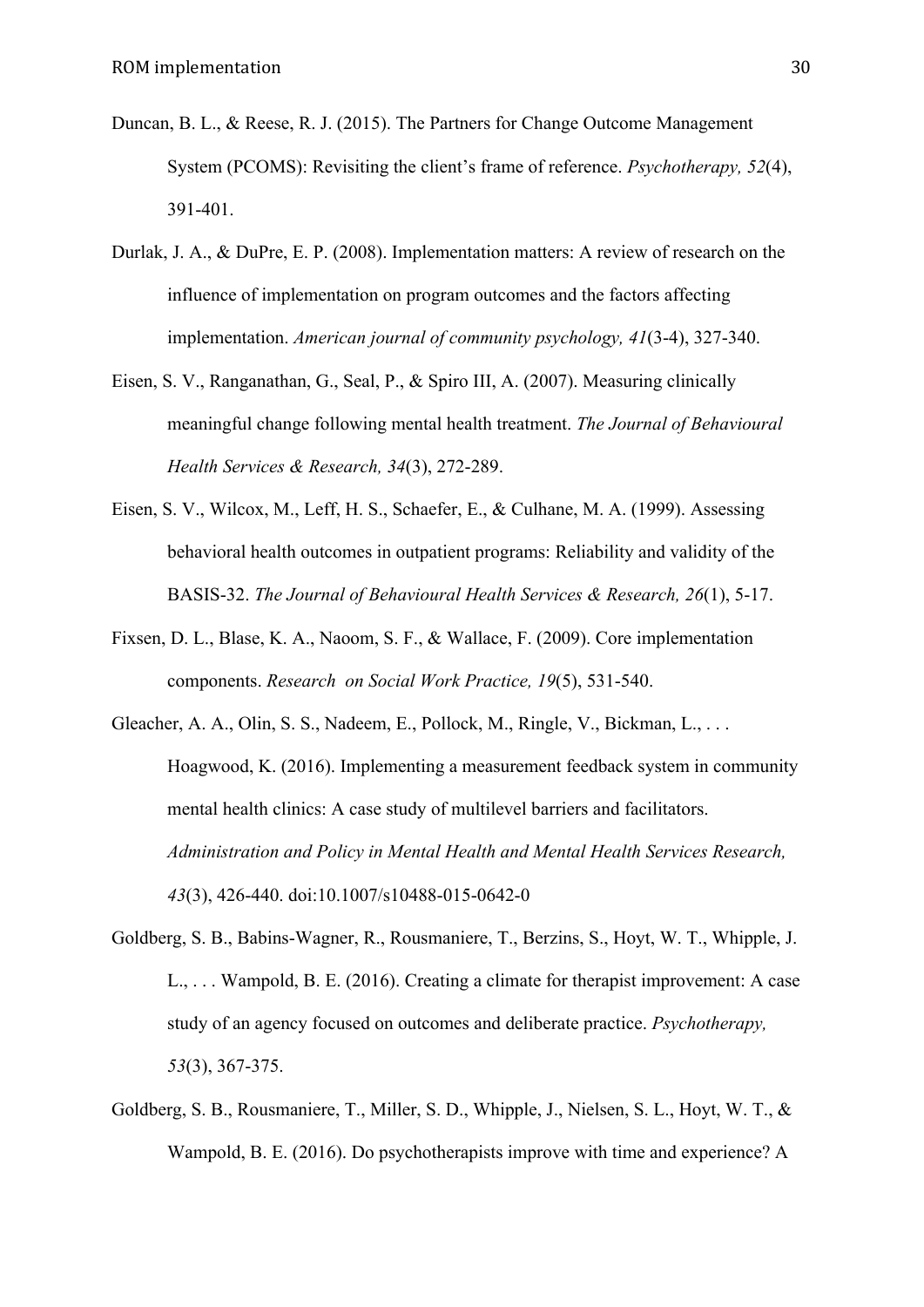longitudinal analysis of outcomes in a clinical setting. *Journal of Counseling Psychology, 63*(1), 1-11.

- Hageman, W. J., & Arrindell, W. A. (1993). A further refinement of the reliable change (RC) index by improving the pre-post difference score: Introducing RC ID. *Behaviour research and therapy, 31*(7), 693-700.
- Hoffmann, F. L., Capelli, K., & Mastrianni, X. (1997). Measuring treatment outcome for adults and adolescents: Reliability and validity of BASIS-32. *The Journal of Mental Health Administration, 24*(3), 316-331.
- Howard, K. I., Moras, K., Brill, P. L., Martinovich, Z., & Lutz, W. (1996). Evaluation of psychotherapy: Efficacy, effectiveness, and patient progress. *American Psychologist, 51*(10), 1059-1064.
- Jacobson, N. S., & Truax, P. (1991). Clinical significance: A statistical approach to defining meaningful change in psychotherapy research. *Journal of Consulting and Clinical Psychology, 59*(1), 12-19.
- Janse, P. D., De Jong, K., Van Dijk, M. K., Hutschemaekers, G. J., & Verbraak, M. J. (2017). Improving the efficiency of cognitive-behavioural therapy by using formal client feedback. *Psychotherapy Research*, 27(5), 525-538. doi:10.1080/10503307.2016.1152408
- Jerrell, J. M. (2005). Behavior and Symptom Identification Scale 32. Sensitivity to change over time. *The Journal of Behavioral Health Services and Research, 32*(3), 341-346.
- Kendrick, T., El-Gohary, M., Stuart, B., Gilbody, S., Churchill, R., Aiken, L., . . . Moore, M. (2016). Routine use of patient reported outcome measures (PROMs) for improving treatment of common mental health disorders in adults. *Cochrane Database of Systematic Reviews*(7), 1-108. doi:10.1002/14651858.CD011119.pub2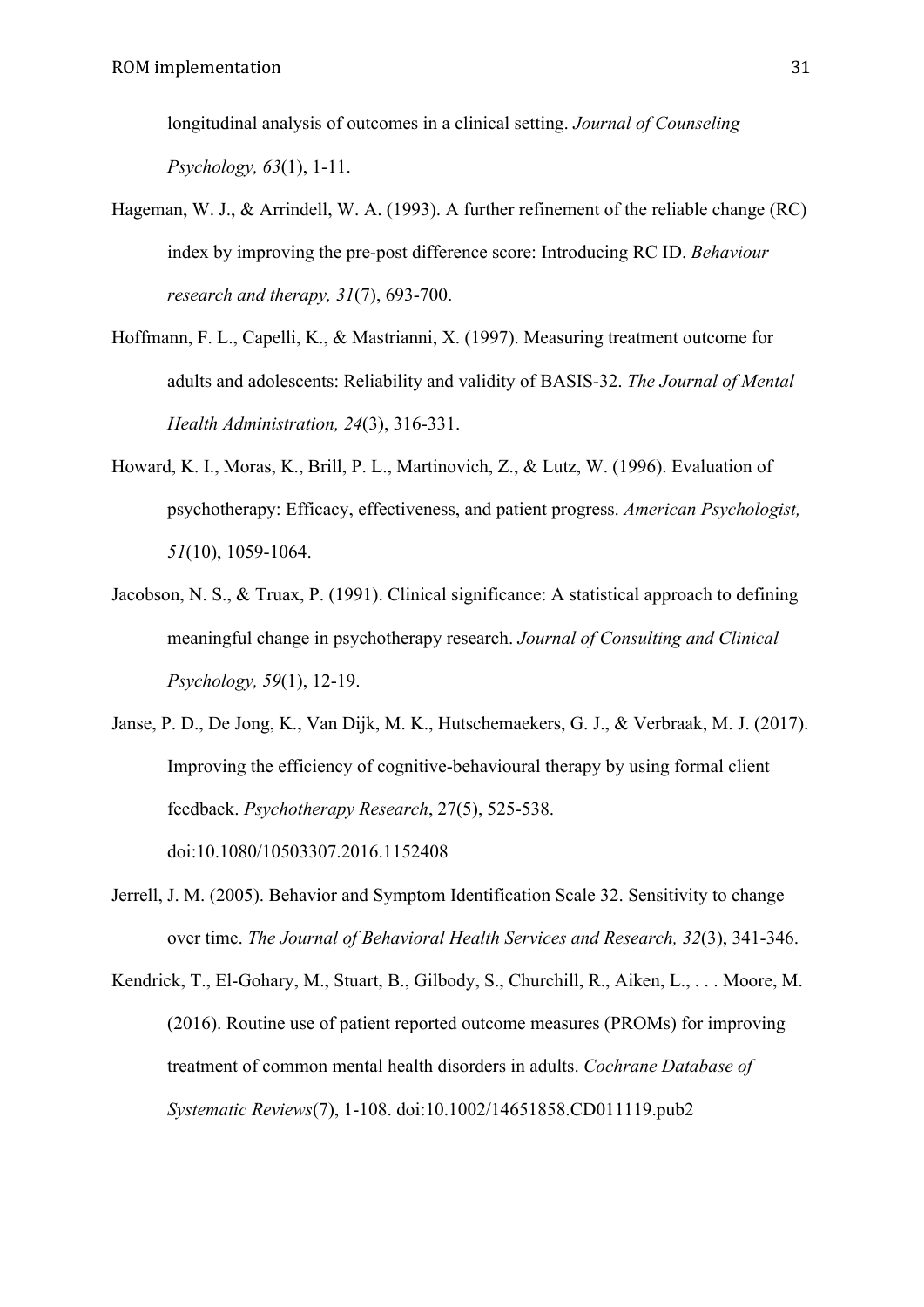- Klinkenberg, W. D., Cho, D. W., & Vieweg, B. (1998). Reliability and validity of the interview and self-report versions of the BASIS-32. *Psychiatric Services, 49*(9), 1229- 1231.
- Knaup, C., Koesters, M., Schoefer, D., Becker, T., & Puschner, B. (2009). Effect of feedback of treatment outcome in specialist mental healthcare: meta-analysis. *The British Journal of Psychiatry, 195*(1), 15-22.
- Krägeloh, C. U., Czuba, K. J., Billington, D. R., Kersten, P., & Siegert, R. J. (2015). Using feedback from patient-reported outcome measures in mental health services: a scoping study and typology. *Psychiatric Services, 66*(3), 224-241.
- Lambert, M. J. (2007). Presidential address: What we have learned from a decade of research aimed at improving psychotherapy outcome in routine care. *Psychotherapy Research, 17*(1), 1-14.
- Lambert, M. J., & Shimokawa, K. (2011). Collecting client feedback. *Psychotherapy, 48*(1), 72-79.
- Locke, H. J., & Wallace, K. M. (1959). Short marital-adjustment and prediction tests: Their reliability and validity. *Marriage and family living, 21*(3), 251-255.
- Lucock, M., Halstead, J., Leach, C., Barkham, M., Tucker, S., Randal, C., . . . Waters, E. (2015). A mixed-method investigation of patient monitoring and enhanced feedback in routine practice: Barriers and facilitators. *Psychotherapy Research, 25*(6), 633-646.
- Lutz, W., Rubel, J., Schiefele, A.-K., Zimmermann, D., Böhnke, J. R., & Wittmann, W. W. (2015). Feedback and therapist effects in the context of treatment outcome and treatment length. *Psychotherapy Research, 25*(6), 647-660.
- Mellor-Clark, J., Cross, S., Macdonald, J., & Skjulsvik, T. (2016). Leading horses to water: Lessons from a decade of helping psychological therapy services use routine outcome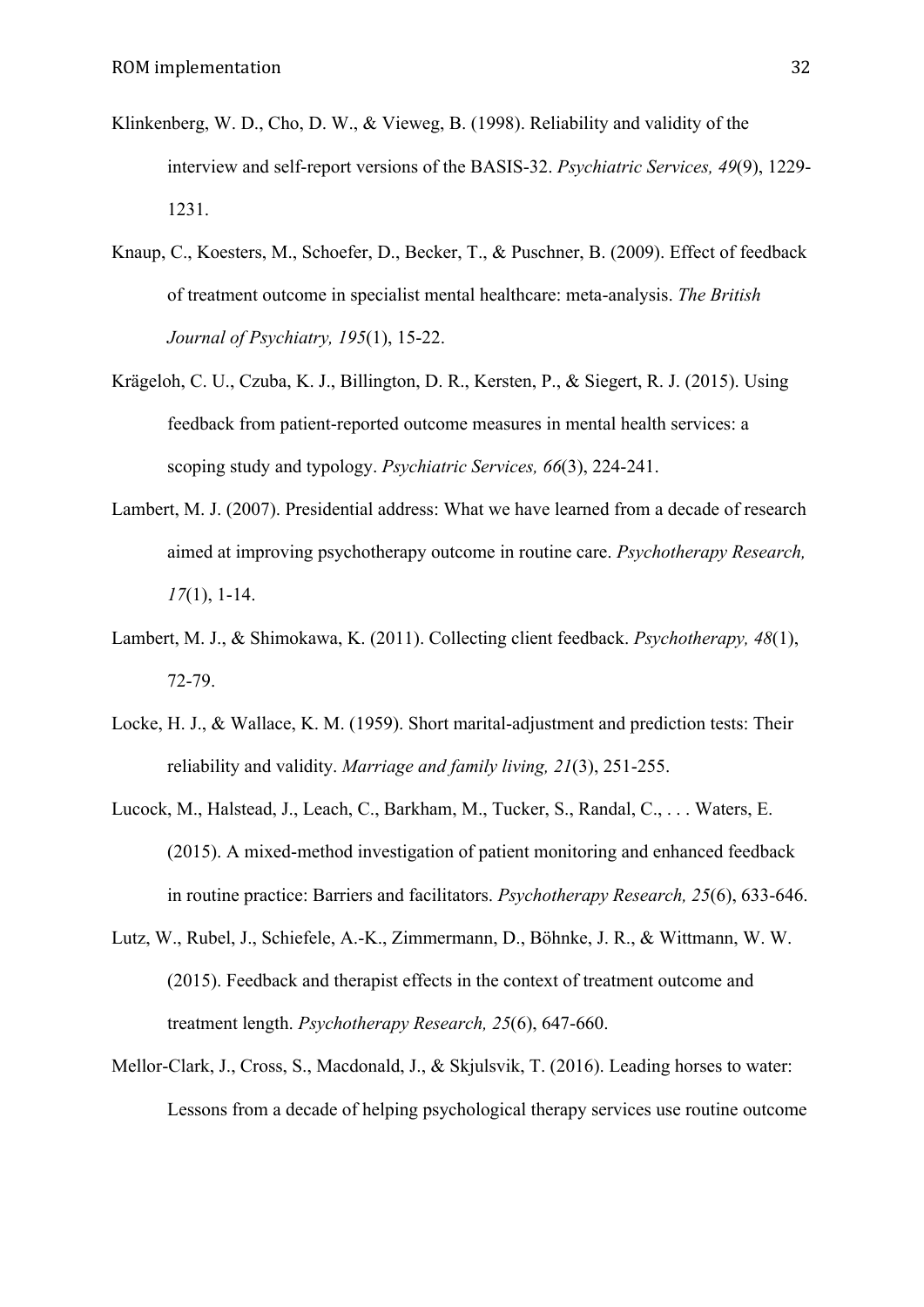measurement to improve practice. *Administration and Policy in Mental Health and Mental Health Services Research, 43*(3), 279-285. doi:10.1007/s10488-014-0587-8

- Miller, S. D., & Duncan, B. (2004). *The Outcome and Session Rating Scales: Administration and scoring manual*. Chicago: Institute for the Study of Therapeutic Change.
- Miller, S. D., Duncan, B. L., Brown, J., Sorrell, R., & Chalk, M. B. (2006). Using formal client feedback to improve retention and outcome: Making ongoing, real-time assessment feasible. *Journal of Brief Therapy, 5*(1), 5-22.
- Miller, S. D., Duncan, B. L., Brown, J., Sparks, J., & Claud, D. (2003). The outcome rating scale: A preliminary study of the reliability, validity, and feasibility of a brief visual analog measure. *Journal of Brief Therapy, 2*(2), 91-100.
- Miller, S. D., Duncan, B. L., Sorrell, R., & Brown, G. S. (2005). The partners for change outcome management system. *Journal of Clinical Psychology, 61*(2), 199-208.
- Miller, S. D., Hubble, M. A., Chow, D., & Seidel, J. (2015). Beyond measures and monitoring: Realizing the potential of feedback-informed treatment. *Psychotherapy, 52*(4), 449-457.
- Miller, S. D., Hubble, M. A., Chow, D. L., & Seidel, J. A. (2013). The outcome of psychotherapy: Yesterday, today, and tomorrow. *Psychotherapy, 50*(1), 88-97.
- Murphy, K. P., Rashleigh, C. M., & Timulak, L. (2012). The relationship between progress feedback and therapeutic outcome in student counselling: A randomised control trial. *Counselling Psychology Quarterly, 25*(1), 1-18.
- Muthén, L. K., & Muthén, B. O. (1998-2017). *Mplus User's guide* (Eighth ed.). Los Angeles, CA: Muthén & Muthén.
- Pocock, S. J. (2003). The pros and cons of noninferiority trials. *Fundamental & Clincial Pharmacology, 17*(4), 483-490.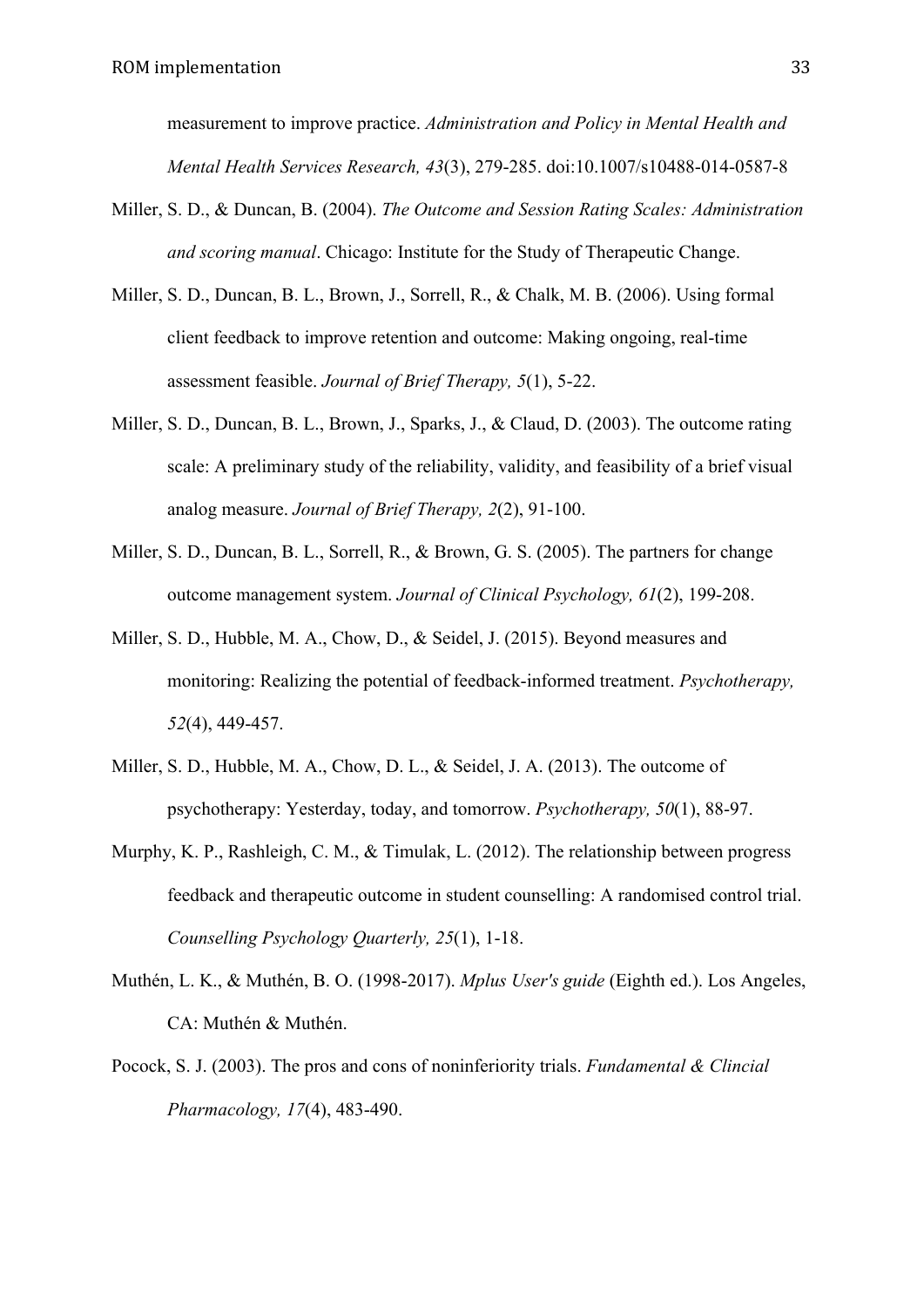- Raudenbusch, S., & Bryk, A. (2002). *Hierarchical linear models* (Second ed.). Newbury Park, CA: Sage.
- Reese, R. J., Norsworthy, L. A., & Rowlands, S. R. (2009). Does a continuous feedback system improve psychotherapy outcome? *Psychotherapy: Theory, Research, Practice, Training, 46*(4), 418-431.
- Reese, R. J., Toland, M. D., Slone, N. C., & Norsworthy, L. A. (2010). Effect of client feedback on couple psychotherapy outcomes. *Psychotherapy: Theory, Research, Practice, Training, 47*(4), 616-630.
- Rise, M. B., Eriksen, L., Grimstad, H., & Steinsbekk, A. (2016). The long-term effect on mental health symptoms and patient activation of using patient feedback scales in mental health out-patient treatment. A randomised controlled trial. *Patient education and counseling, 99*(1), 164-168.
- Russo, J., Roy-Byrne, P., Jaffe, C., Ries, R., Dagadakis, C., Dwyer-O'Connor, E., & Reeder, D. (1997). The relationship of patient-administered outcome assessments to quality of life and physician ratings: Validity of the BASIS-32. *The Journal of Mental Health Administration, 24*(2), 200-214.
- Schafer, J. L., & Graham, J. W. (2002). Missing data: our view of the state of the art. *Psychological methods, 7*(2), 147-177.
- Schuman, D. L., Slone, N. C., Reese, R. J., & Duncan, B. (2015). Efficacy of client feedback in group psychotherapy with soldiers referred for substance abuse treatment. *Psychotherapy Research, 25*(4), 396-407.
- Shimokawa, K., Lambert, M. J., & Smart, D. W. (2010). Enhancing treatment outcome of patients at risk of treatment failure: Meta-analytic and mega-analytic review of a psychotherapy quality assurance system. *Journal of Consulting and Clinical Psychology, 78*(3), 298-311.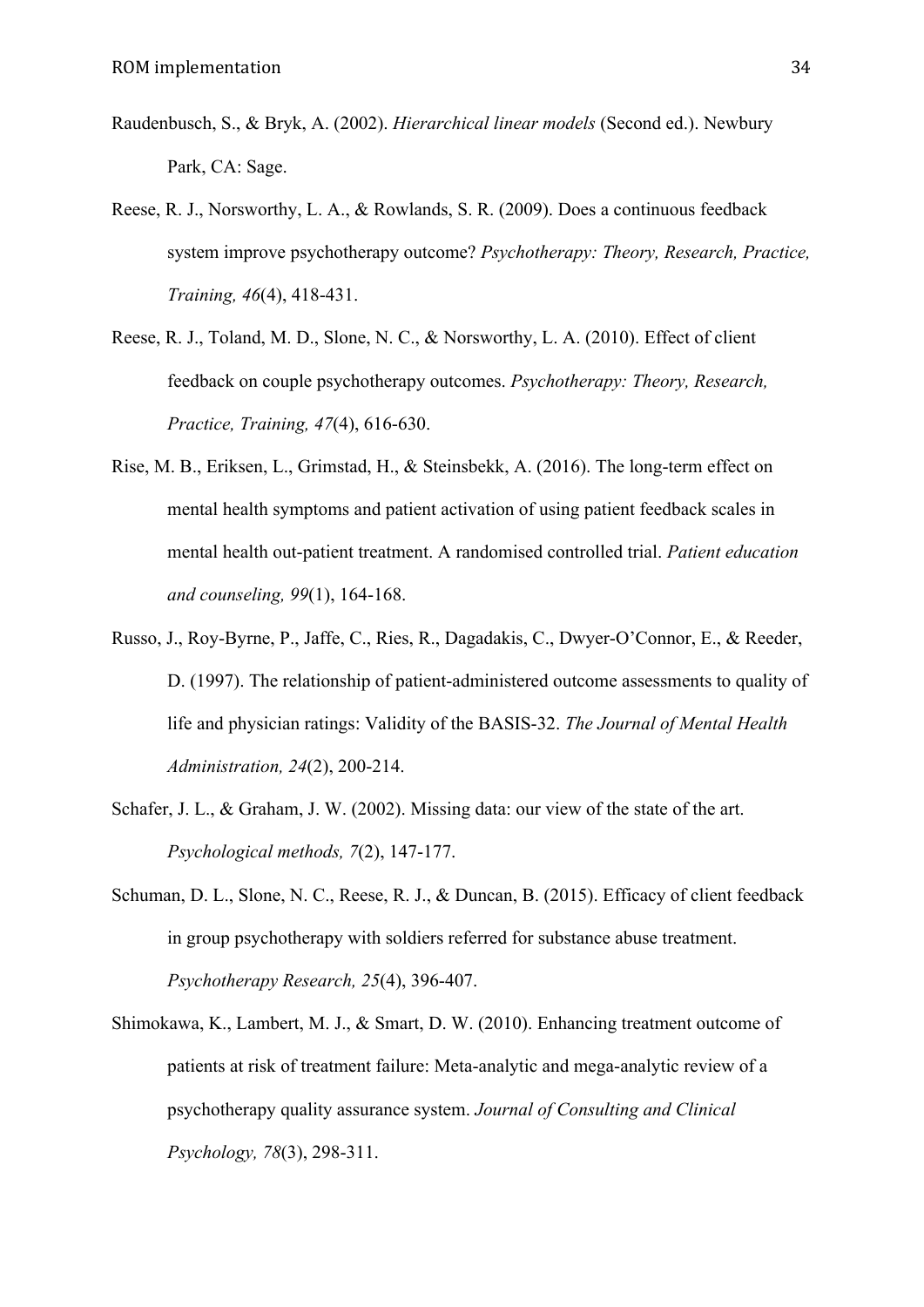- Simon, W., Lambert, M. J., Harris, M. W., Busath, G., & Vazquez, A. (2012). Providing patient progress information and clinical support tools to therapists: Effects on patients at risk of treatment failure. *Psychotherapy Research, 22*(6), 638-647.
- Slone, N. C., Reese, R. J., Mathews-Duvall, S., & Kodet, J. (2015). Evaluating the efficacy of client feedback in group psychotherapy. *Group Dynamics: Theory, Research, and Practice, 19*(2), 122-136. doi:10.1037/gdn0000026
- Snijders, T., & Bosker, R. (2012). *Multilevel analysis: An introduction to basic and applied multilevel modeling* (2nd ed.). London: Sage.
- van Oenen, F. J., Schipper, S., Van, R., Schoevers, R., Visch, I., Peen, J., & Dekker, J. (2016). Feedback-informed treatment in emergency psychiatry; a randomised controlled trial. *BMC Psychiatry, 16*(1), 110-122. doi:10.1186/s12888-016-0811-z
- Wampold, B. E. (2015). Routine outcome monitoring: Coming of age—With the usual developmental challenges. *Psychotherapy, 52*(4), 458-462. doi:10.1037/pst0000037
- Wampold, B. E., & Serlin, R. C. (2000). The consequence of ignoring a nested factor on measures of effect size in analysis of variance. *Psychological methods, 5*(4), 425-433.
- Wolpert, M. (2014). Uses and abuses of Patient Reported Outcome Measures (PROMs): Potential iatrogenic impact of PROMs implementation and how it can be mitigated. *Administration and Policy in Mental Health and Mental Health Services Research, 41*(2), 141-145.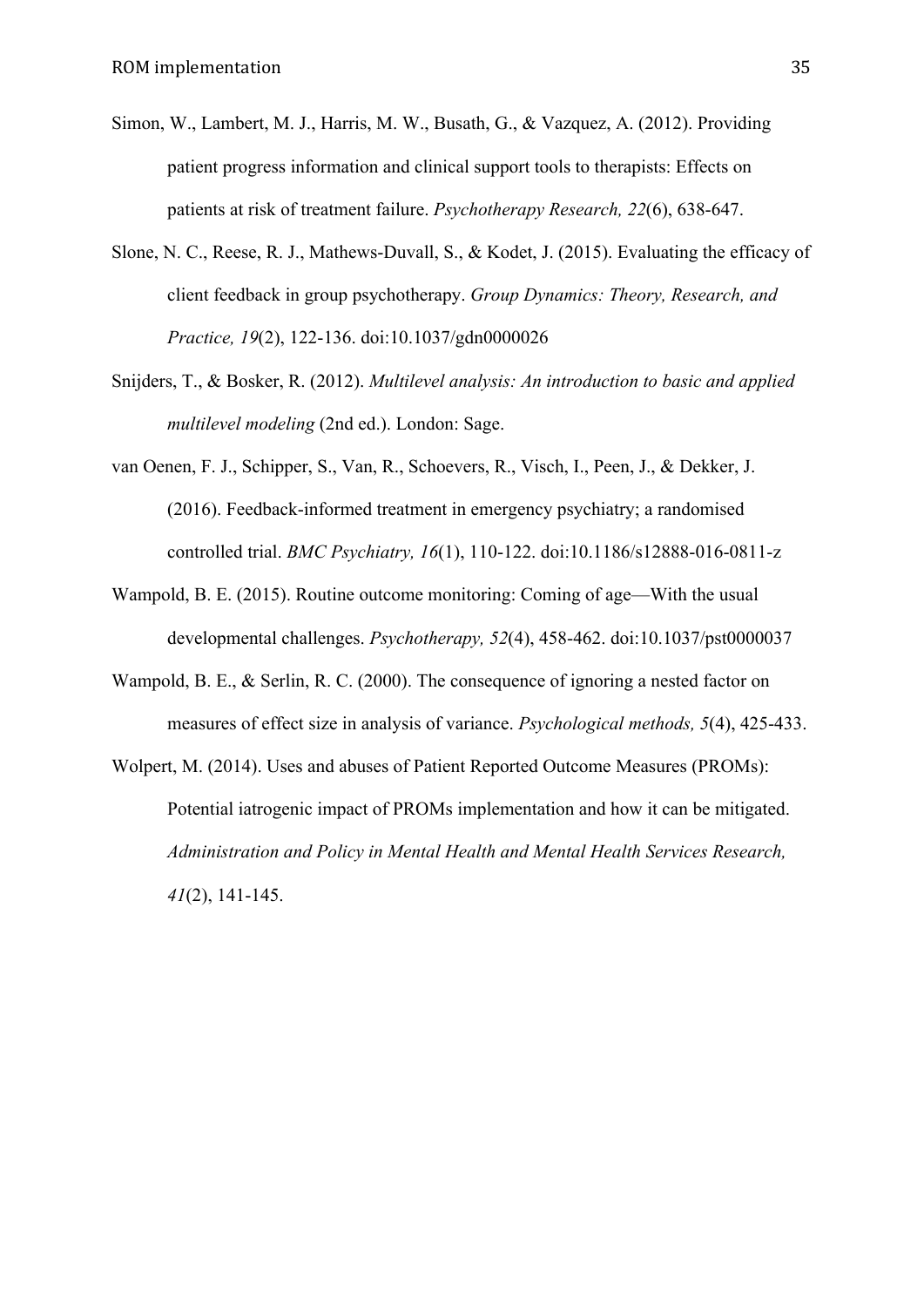# Table 1

*Participant characteristics*

|                                             |             | Condition  |            |                  |
|---------------------------------------------|-------------|------------|------------|------------------|
| Variables                                   | Total       | <b>TAU</b> | <b>ROM</b> | $\boldsymbol{p}$ |
| Demographic information                     |             |            |            |                  |
| Male, $n$ $(\%)$                            | 58 (36.7)   | 32(40.0)   | 26(33.3)   | .385             |
| Age in years, $M(SD)$                       | 34.1(11.6)  | 34.6(12.0) | 33.4(11.3) | .880             |
| Single, $n$ $\left(\frac{9}{6}\right)$      | 74 (46.5)   | 42(51.2)   | 32(41.6)   | .222             |
| Living alone, $n$ (%)                       | 24(15.1)    | 12(14.6)   | 12(15.6)   | .867             |
| Has nobody to confide in, $n$ (%)           | 28(17.8)    | 9(11.3)    | 19(24.7)   | .028             |
| No education beyond primary school, $n$ (%) | 27(17.1)    | 13(16.0)   | 14(18.2)   | .722             |
| Not working, $n$ $\left(\frac{9}{0}\right)$ | 77(50.0)    | 38(47.5)   | 39(47.3)   | .519             |
| ICD-10 diagnoses                            |             |            |            | .446             |
| Affective disorders, $n$ (%)                | 59 (30.1)   | 29(28.4)   | 30(31.9)   |                  |
| Anxiety disorders, $n$ (%)                  | 59 $(30.1)$ | 29(28.4)   | 30(31.9)   |                  |
| Hyperkinetic disorders, $n$ (%)             | 20(10.2)    | 14(13.7)   | 6(6.4)     |                  |
| Personality disorders, $n$ (%)              | 17(8.7)     | 7(6.9)     | 10(10.6)   |                  |
| Other, $n$ (%)                              | 19(9.7)     | 12(11.8)   | 7(7.4)     |                  |
| Undiagnosed, $n$ $(\%)$                     | 22(11.2)    | 11(10.8)   | 11(11.7)   |                  |
| Two diagnoses, $n$ (%)                      | 35(17.9)    | 19(18.6)   | 16(17.0)   | .769             |

*Notes.* TAU = treatment as usual condition; ROM = Routine Outcome Monitoring condition;  $p = p$ -value for the difference between conditions (chi-square test for categorical and t-tests for continuous variables). Diagnostic assessments were performed by therapists and were based on the Mini International Neuropsychiatric Interview (M.I.N.I.). When participants had two diagnoses, both were registered.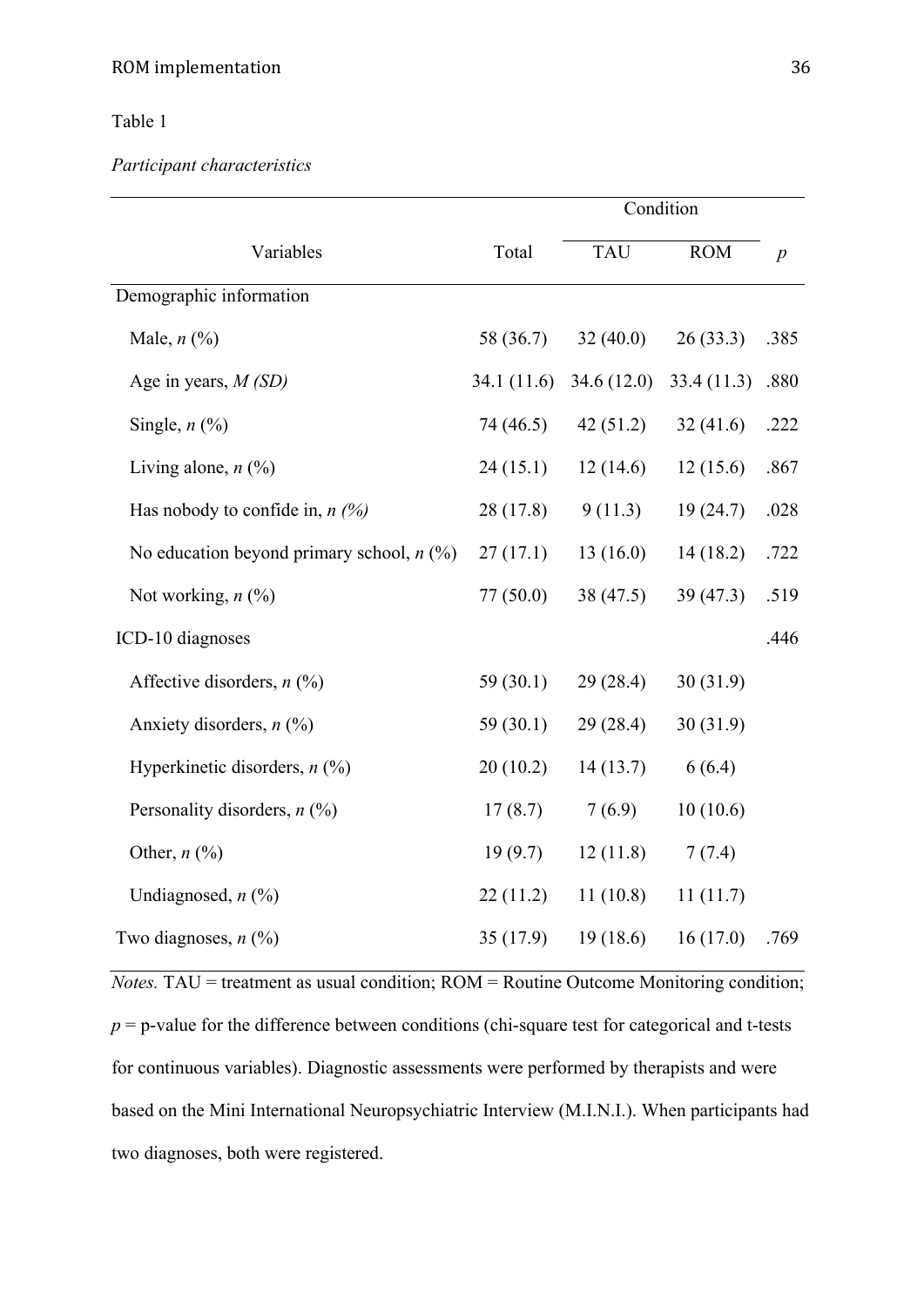# Table 2

*The mean pre- and posttreatment scores on the Behavior and Symptoms Identification Scale* 

*(BASIS-32) for each condition*

|                     | TAU            | <b>ROM</b> |  |
|---------------------|----------------|------------|--|
| Time of measurement | M(SD)<br>M(SD) |            |  |
| Pretreatment score  | 1.40(0.59)     | 1.53(0.66) |  |
| Posttreatment score | .99(0.69)      | .84(0.66)  |  |

*Notes.* TAU = treatment as usual condition; ROM = Routine Outcome Management condition.

# Table 3

*Classification of outcomes based on pre- to posttreatment changes in the Behavior and Symptoms Identification Scale (BASIS-32) scores for each condition*

| Outcome        | <b>TAU</b> | <b>ROM</b> |  |
|----------------|------------|------------|--|
| classification | $n(\%)$    | $n(\%)$    |  |
| Improved       | 21 (36.2)  | 32(58.2)   |  |
| No change      | 32(55.2)   | 19(34.5)   |  |
| Deterioration  | 5(8.6)     | 4(7.3)     |  |

*Notes.* TAU = treatment as usual condition;  $\overline{ROM}$  = Routine Outcome Management condition. Cases were classified according to the Reliable Change Index – Improved Difference ( $RCI<sub>ID</sub>$ ; Hageman & Arrindell, 1993).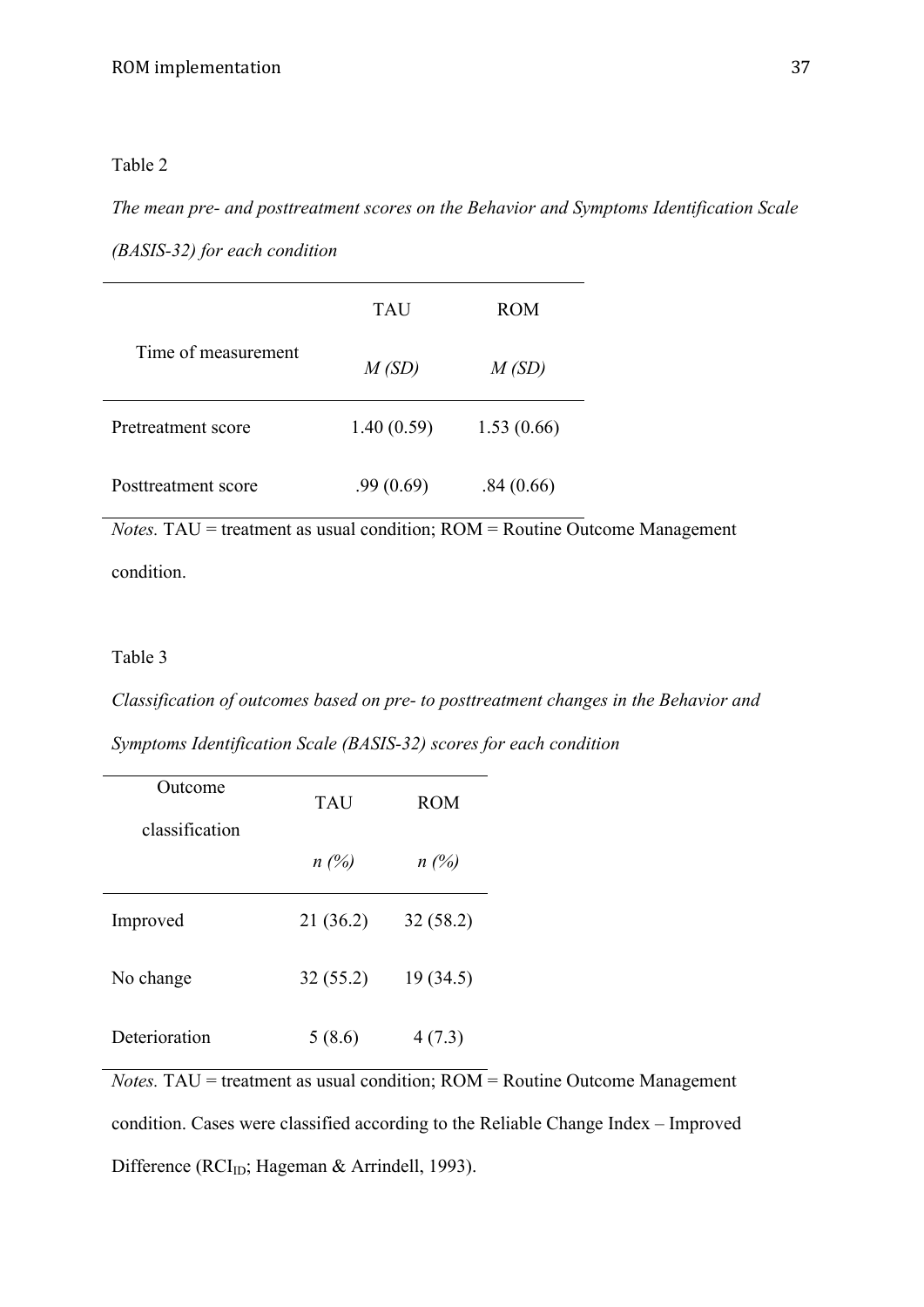# Table 4

# *Effects of Routine Outcome Monitoring (ROM) and moderating variables on the*

| posttreatment Behavior and Symptoms Identification Scale (BASIS-32) scores |  |  |  |  |
|----------------------------------------------------------------------------|--|--|--|--|
|                                                                            |  |  |  |  |

| Effects                    | Model 0    | Model 1    | Model 2    | Model 3    | Model 4    |
|----------------------------|------------|------------|------------|------------|------------|
| Fixed effects              |            |            |            |            |            |
| Intercept                  | $0.929***$ | $0.942***$ | $1.028***$ | $0.829***$ | $0.833***$ |
| Pre                        |            | $0.521***$ | $0.535***$ | $0.537***$ | $0.582***$ |
| Condition                  |            |            | $-0.180*$  | 0.171      | 0.171      |
| Time                       |            |            |            | 0.010      | 0.010      |
| Time*Condition             |            |            |            | $-0.018*$  | $-0.017*$  |
| Pre*Condition              |            |            |            |            | $-0.092$   |
| Random effects             |            |            |            |            |            |
| Within-therapist variance  | $0.415***$ | $0.325***$ | $0.318***$ | $0.308***$ | $0.307***$ |
| Between-therapist variance | 0.057      | 0.037      | 0.034      | 0.032      | 0.033      |
| <b>ICC</b>                 | 0.121      | 0.102      | 0.097      | 0.094      | 0.097      |
| Model fit information      |            |            |            |            |            |
| Llg                        | $-109.746$ | $-95.092$  | $-93.796$  | $-92.125$  | -91.988    |
| <b>AIC</b>                 | 225.492    | 198.185    | 197.592    | 198.251    | 199.996    |
| <b>BIC</b>                 | 233.511    | 208.839    | 210.909    | 216.895    | 221.303    |

*Note.* All parameters are unstandardized correlation coefficients. TAU = treatment as usual condition; ROM = Routine Outcome Monitoring condition. Pre = pretreatment BASIS-32 scores (grand mean centered;  $M_{pre} = 1.44$ ,  $SD_{pre} = 0.61$ ); Condition = ROM (coded 1) or TAU (coded 0); Time = month of treatment start; ICC = Intraclass correlation coefficient; llg  $=$  loglikelihood; AIC = Akaike estimation; BIC = Bayesian estimation; \*\*\**p* < .001; \*\**p* <. 01;  $*_{p}$  < .05